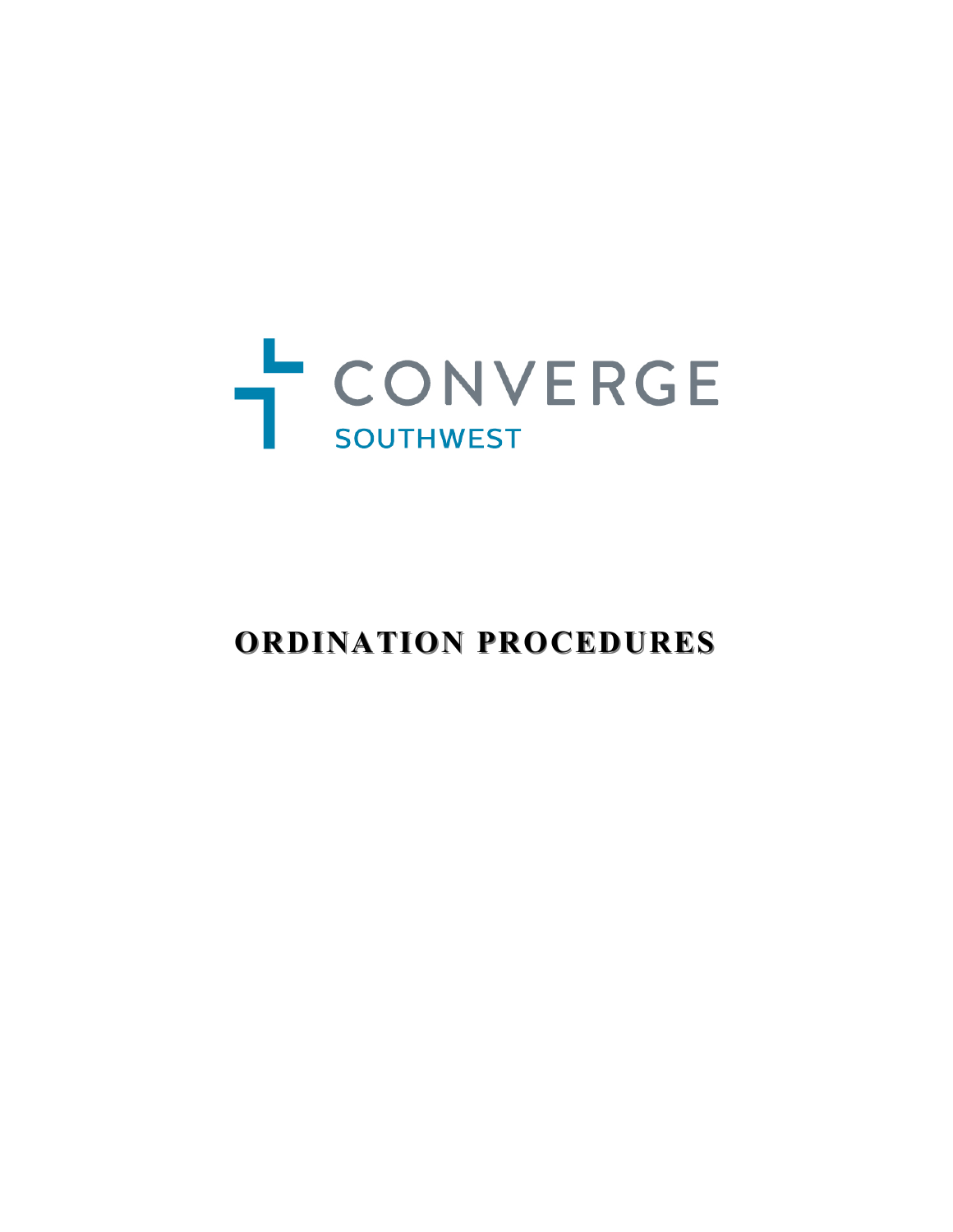# **Compiled by CONVERGE Southwest Ordination Guidance Committee**

**Approved by CONVERGE Southwest Board of Trustees**

**December 5, 1991**

**Edited November 20, 2013**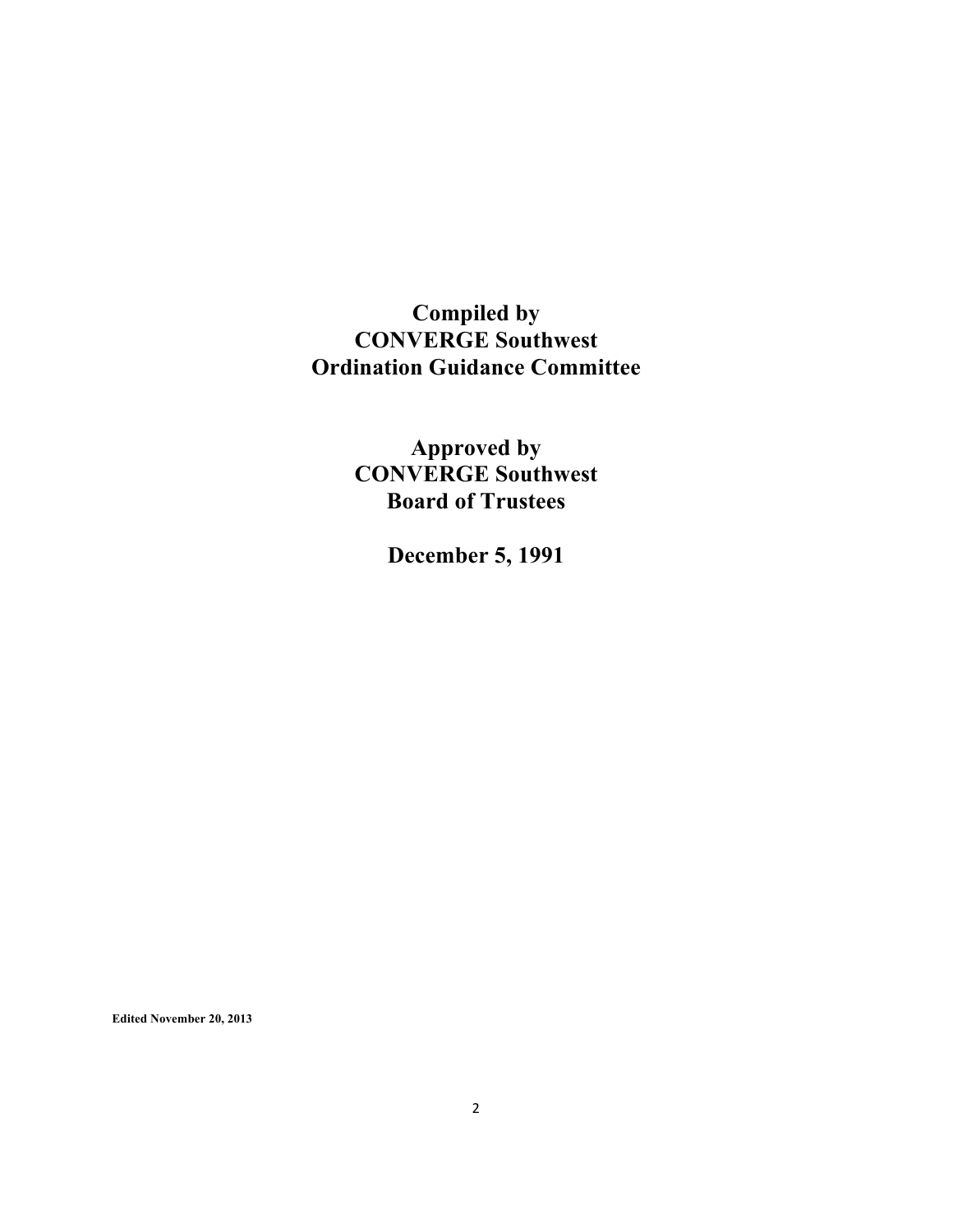# **THE ORDINATION PROCEDURES of CONVERGE SOUTHWEST**

# **Contents**

|                                                          | $\overline{4}$ |
|----------------------------------------------------------|----------------|
|                                                          | $\overline{4}$ |
|                                                          | 5              |
|                                                          | 8              |
|                                                          | 9              |
| Sequence of Events for the Ordination Guidance Committee | 10             |
|                                                          | 11             |
|                                                          | 12             |
|                                                          | 14             |
|                                                          | 16             |
|                                                          | 17             |
|                                                          | 17             |
|                                                          | 18             |
|                                                          | 19             |
|                                                          | 21             |
|                                                          | 22             |
|                                                          | 22             |
|                                                          | 22             |
|                                                          | 23             |
|                                                          | 23             |
| Applying Ordination Guidance Committee Standards         | 24             |
|                                                          | 25             |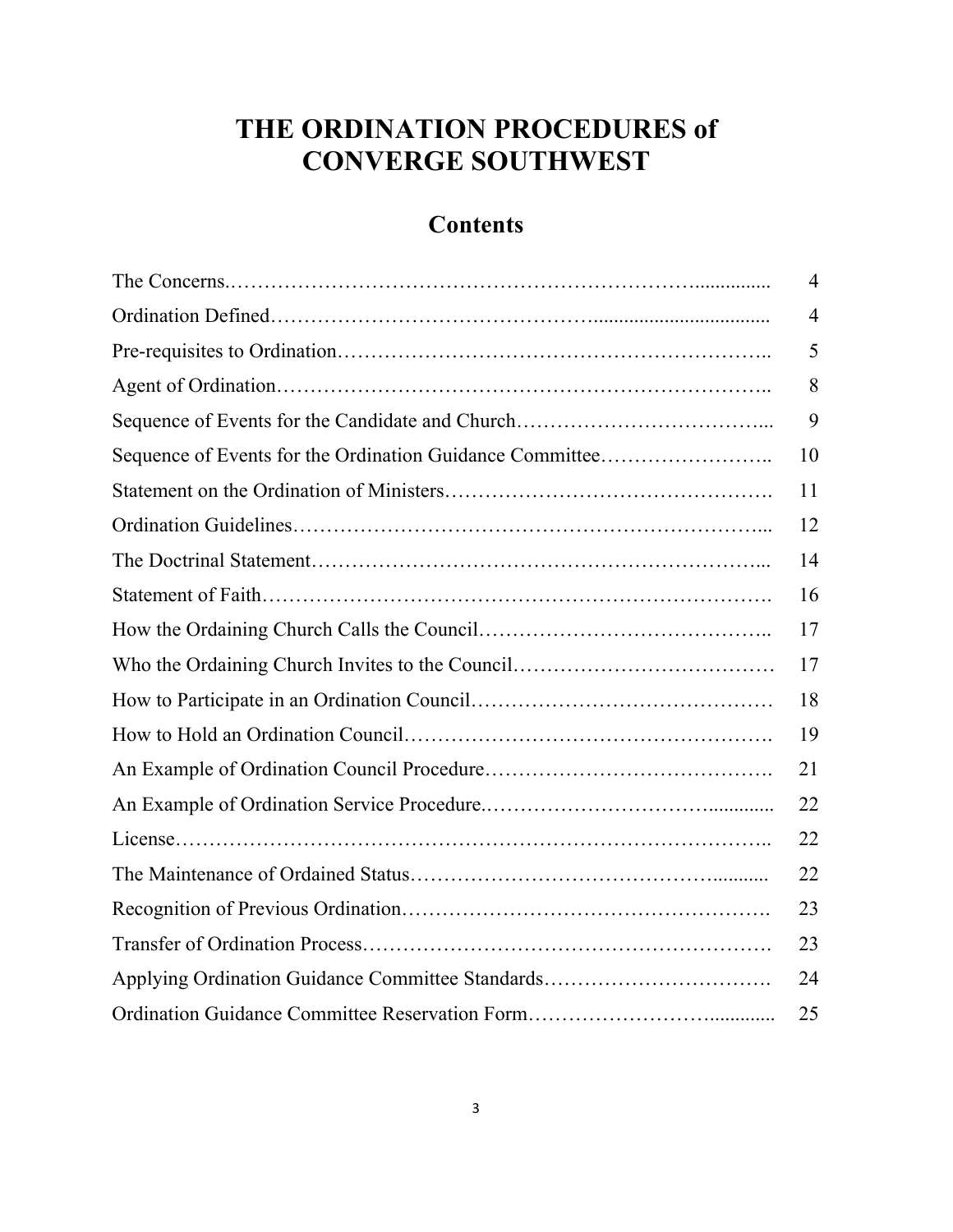# **THE ORDINATION PROCEDURES of CONVERGE SOUTHWEST**

#### **THE CONCERNS**

- 1. To increase the significance and worth of ordination.
- 2. To ease assembling Ordination Guidance Committees.
- 3. To improve the preparation of candidates for the Ordination Council.
- 4. To provide candidates with consistent advice before their Ordination Council.
- 5. To help churches in proper ordination procedures.

### **ORDINATION DEFINED**

- 1. While there are variations in Baptist definitions of ordination, these common denominators seem to prevail:
- 2. It is an act of the local church for the whole church.
- 3. It is the church's recognition and confirmation of God's call and gifting of a person for ministry.
- 4. It carries with it society's legal and social recognition that a person has the professional function of minister.
- 5. It takes note that God is present by the Holy Spirit in the actual act of the prayer, accompanied by the laying on of hands.
- 6. It recognizes that the ordained person is authorized to certain functions in the church. Depending upon which Baptist group and where it is located in the world, special priority may be given either to: a) preaching and teaching the Word, or b) presiding at the ordinances, or c) shepherding, or d) administration, or e) equipping the saints. The latter is strongly emphasized today among all denominations. The pastor is an enabler both as trainer and leader.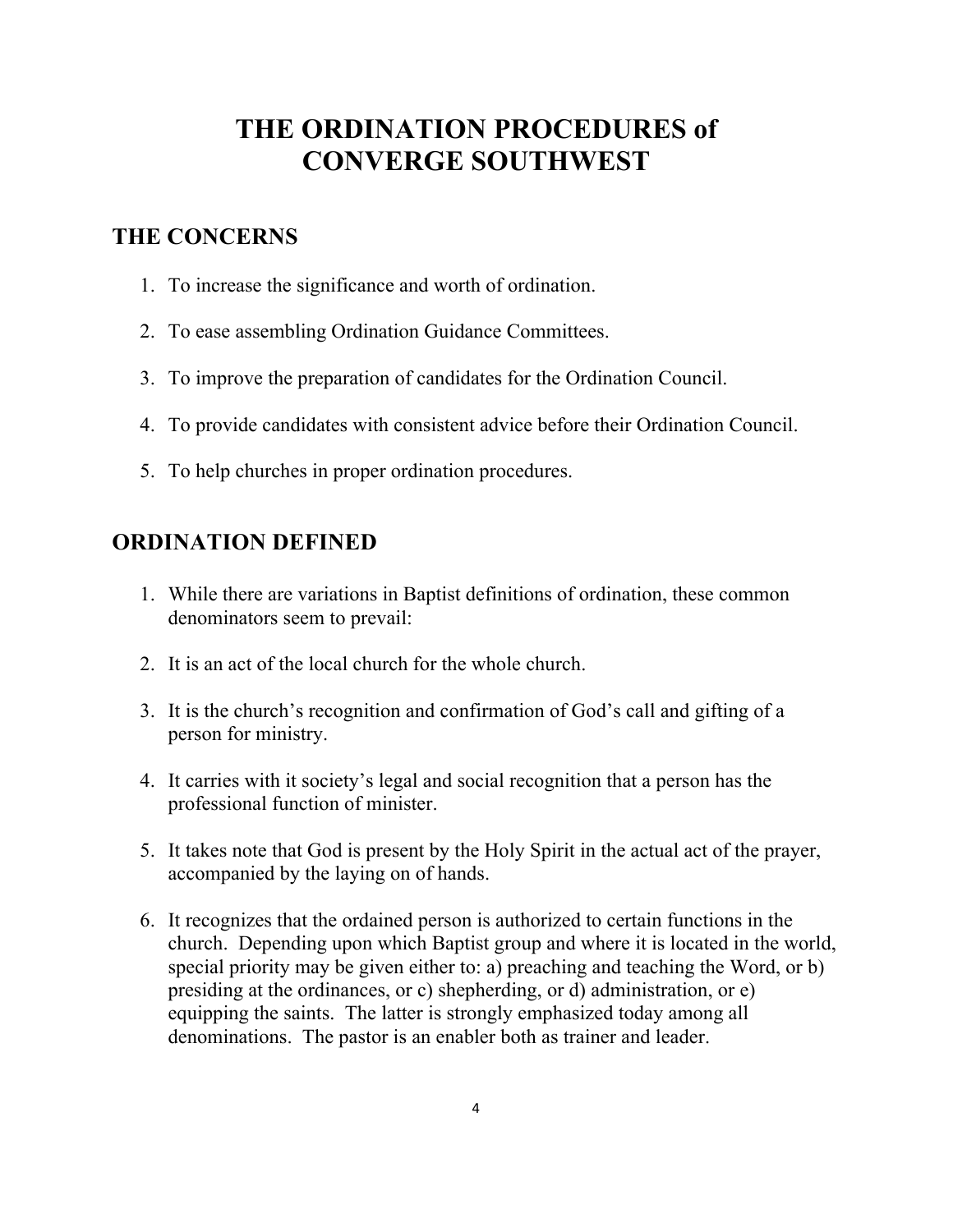## **PRE-REQUISITES TO ORDINATION**

Baptists recognize prerequisites to being set apart to the gospel ministry.

- 1. **The person who is called by God is eligible for ordination.** Jesus said, "You did not choose me, I chose you" (John 15:16). Ordination does not create a minister. God does through the inward sense of call.
- 2. **The person who possesses gifts for the ministry is eligible for ordination.** H. Richard Niebuhr calls this the "providential call," that invitation to take up the work of the ministry through the equipment of a person with the talents to do the work. It is ultimately the task of the church to determine whether the gifts of preaching, teaching, shepherding, and enabling are present in the candidate's life.
- 3. **The person who is mature is eligible for ordination.** "Do not be hasty in the laying on of hands," said Paul (I Timothy 5:22). The practice of licensure for one year in the full-time ministry before ordination is a worthy practice. Few exceptions to this should be made. Sometimes those planning to enter the chaplaincy need ordination prior to application for military service. Such individuals, usually planning well in advance to enter the chaplaincy, ought to spend more time in direct church ministry – or something comparable to it – so that gifts can be apparent so that the supervisor can make adequate recommendation and so that the time for maturing through experience is adequate. The same would hold for those planning on overseas mission service.
- 4. **The person who is a member of the ordaining church is eligible for ordination.** The genius of Baptist church order in regard to the church ministry is that historically a member of that local church was chosen from among the membership (all of whom saw themselves as ministers) because this person possessed the gifts for the set-apart ministry.

Today, the culture has changed drastically. The quiet rural church which knew the man, now their pastor, from birth, saw him grow and knew his gifts and abilities, called him and ordained him, is a thing of the past. Further, our highly mobile society (in which, it is said, the average family moves every four years) militates against ordination which once was presumed to be a truly local affair. The candidate for ordination is no longer a local boy who has been active in the church over a long period of time and therefore is well-known to church leaders.

Most ministerial candidates have not had the intensely personal involvement and nurture by a friendly congregation and interested minister. The times call, then, for either maintaining a strong relationship with the home church, which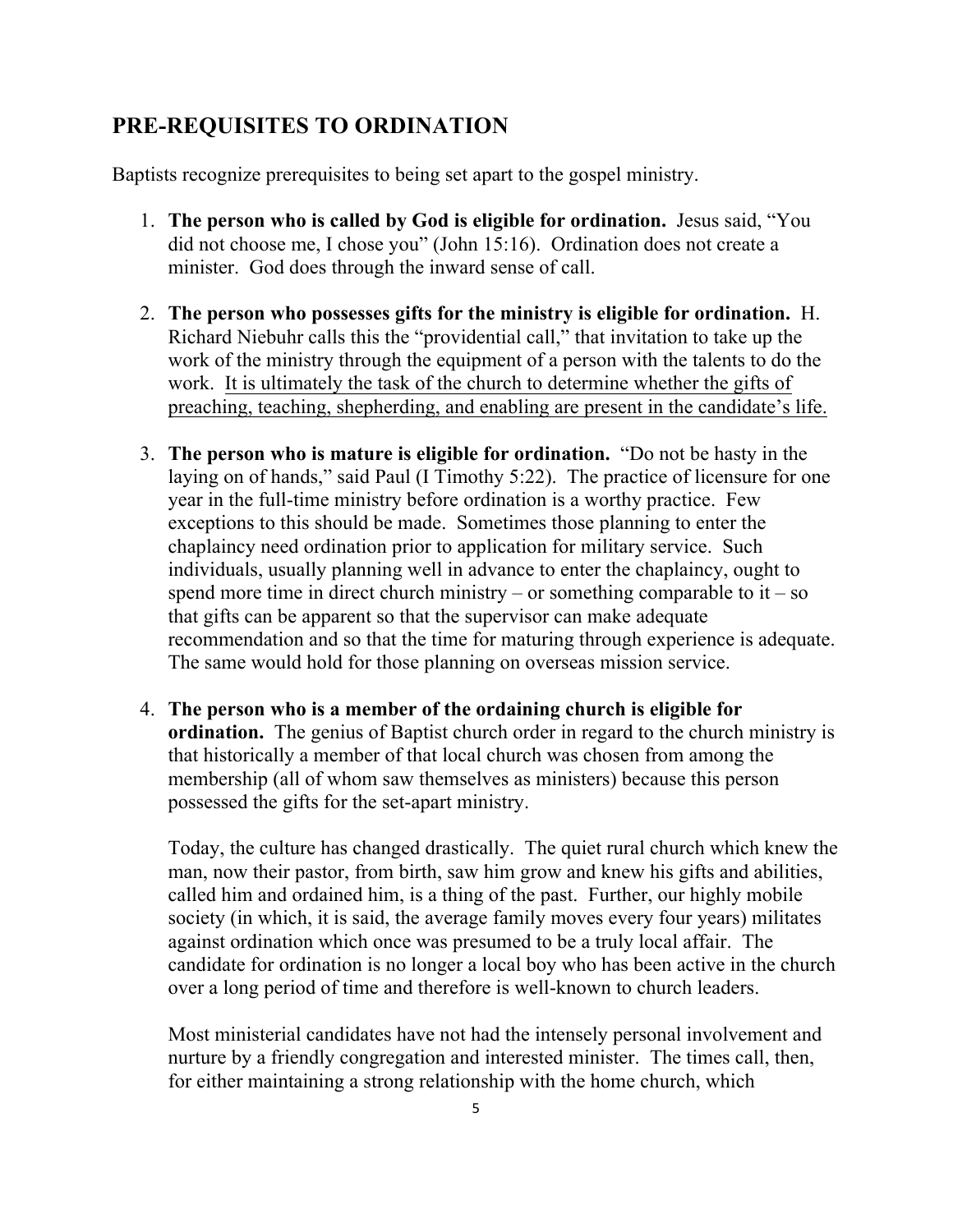encouraged him to the ministry, or insisting that seminary students in training become more than attenders in a church nearby or asking that the seminary community truly take the place of a local church in terms of spiritual nurture and encouragement.

Whatever alternatives, the ordained must, according to our tradition, be a member of the local church, which ordains him. An obvious corollary to this strong tradition is that persons ordained ought to be loyal to the denomination of the church, which ordains him for as long as he pastors churches of that denomination. Blind loyalty is un-Baptistic, but faithful interdependence is important. If a CSW church does not have "membership", it is recommended that the candidate have at least one year of ministry experience in the leadership of the church so that the congregation can adequately ascertain the candidate's calling, giftedness, and effectiveness in the ministry.

5. **A person who has met the minimum educational standards is eligible for ordination.** Baptist tradition in America has been suspicious of trained clergy. In certain areas and among some more conservative groups, this attitude still prevails, but for the most part Baptists recognize that the minister is a professional.

Most Baptist groups have developed the same standard. While few Baptist denominations as a whole demand the standard, most districts or associations within the denomination do. Some groups do – and all should – demand knowledge of a Baptist history, principles, and polity, including knowledge of the denomination. The CONVERGE Worldwide statement says:

*Denominational. All ministers of CONVERGE Worldwide should be convinced Baptists who accept historic Baptist distinctives in all matters pertaining to church order and practice. Men coming from non-Conference backgrounds, and especially non-Baptists, are advised to take some recommended courses from Bethel Theological Seminary or complete certain prescribed reading.* 

Since it is not and cannot be enforced, the latter part of the statement has never, to our knowledge, been done. It ought to be encouraged. The Seminary should likewise update prescribed readings.

A pastor's education will not make him an adequate minister without the prior possession of "natural" and "spiritual" gifts, but neither will be adequate without careful and disciplined preparation for his ask.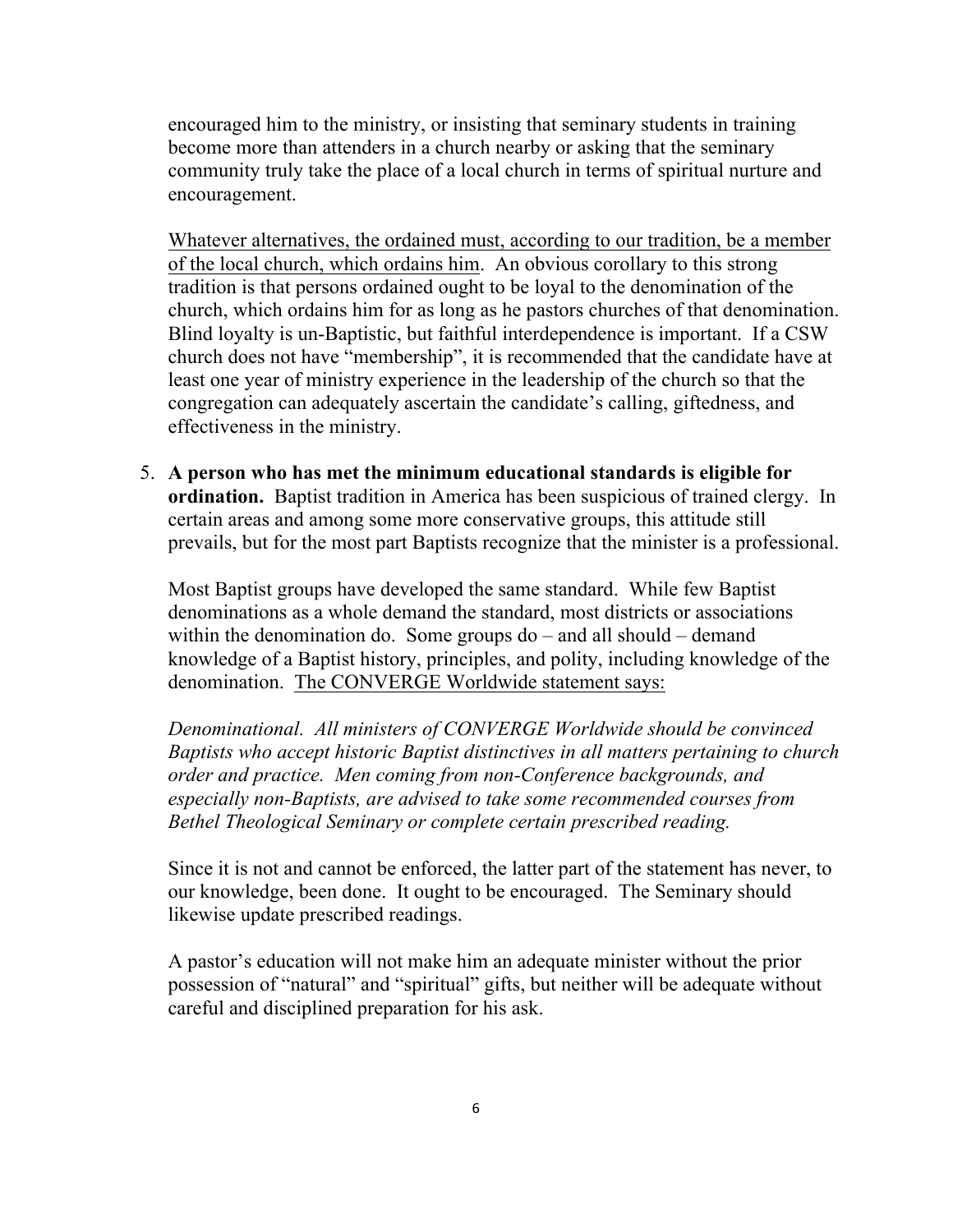6. **A person who is a pastor or teacher is eligible for ordination.** No greater arguments rage in the area of ordination usage than about which persons in Christian service ought to be ordained. Through the changing times, churches have moved to multiple staffs, and one sees listed on the bulletin cover: "Minister of Music," "Minister of Recreation," "Minister of Christian Education." Similarly, the ministry of Jesus Christ has moved out of the institutional church into coffeehouses, hospitals, industry, and other supra-church ministries. Should all of these people engaged in ministry for Jesus Christ become ordained? Are there parameters for judging ordination?

The argument rages with more vigor when one realizes that ordained clergy or licensed ministers have certain financial advantages of tax savings on housing allowances and the advantage of deferment from military service. It is amazing how integrity before God and the law can be lost – even in denominational offices and schools and multiple church staffs – when the financial and legal inequity of persons on the same payroll is seen and infighting challenges tradition or Scripture.

In terms of churches with multiple church staffs, there is ample Biblical precedent and Baptist tradition for "plurality of elders" in one local congregation. Though generally not practiced today, early Baptists occasionally ordained one of their number to be a ruling elder or teaching elder. In recent years church staffs have had pastors, associates, or assistants. Generally there seems to be no problem with ordaining those who share what can be called "pastoral responsibility. "To ordain every person engaged in ministry, however, is to miss the concept of the set-apart ministry through both the Old and New Testaments. Ordaining "Ministers of Recreation" is no different than ordaining the church custodian as "Minister of Building Care!"

The clear significance of ordination in Scripture and in Baptist tradition is that one is set apart for the "gospel ministry." Ordination is reserved for the preachingteaching of the Word of God. It signifies to the church the centrality of the spoken Word. Our contention is that seminary professors, for instance, ought to be solemnly set apart for this ministry, as well as the historic "messengers" of the denomination today – bishops, district superintendents, ministers, or secretaries, a moot point, since invariably these move from the regular pastorate.

A Master of Arts in Christian Education hardly gives the same background training as a Master of Divinity program. The seminary has a great responsibility at this point to provide counsel on what prerequisites will be needed if a person decides on the pastorate. Duties and preparation are important to ordination in our time.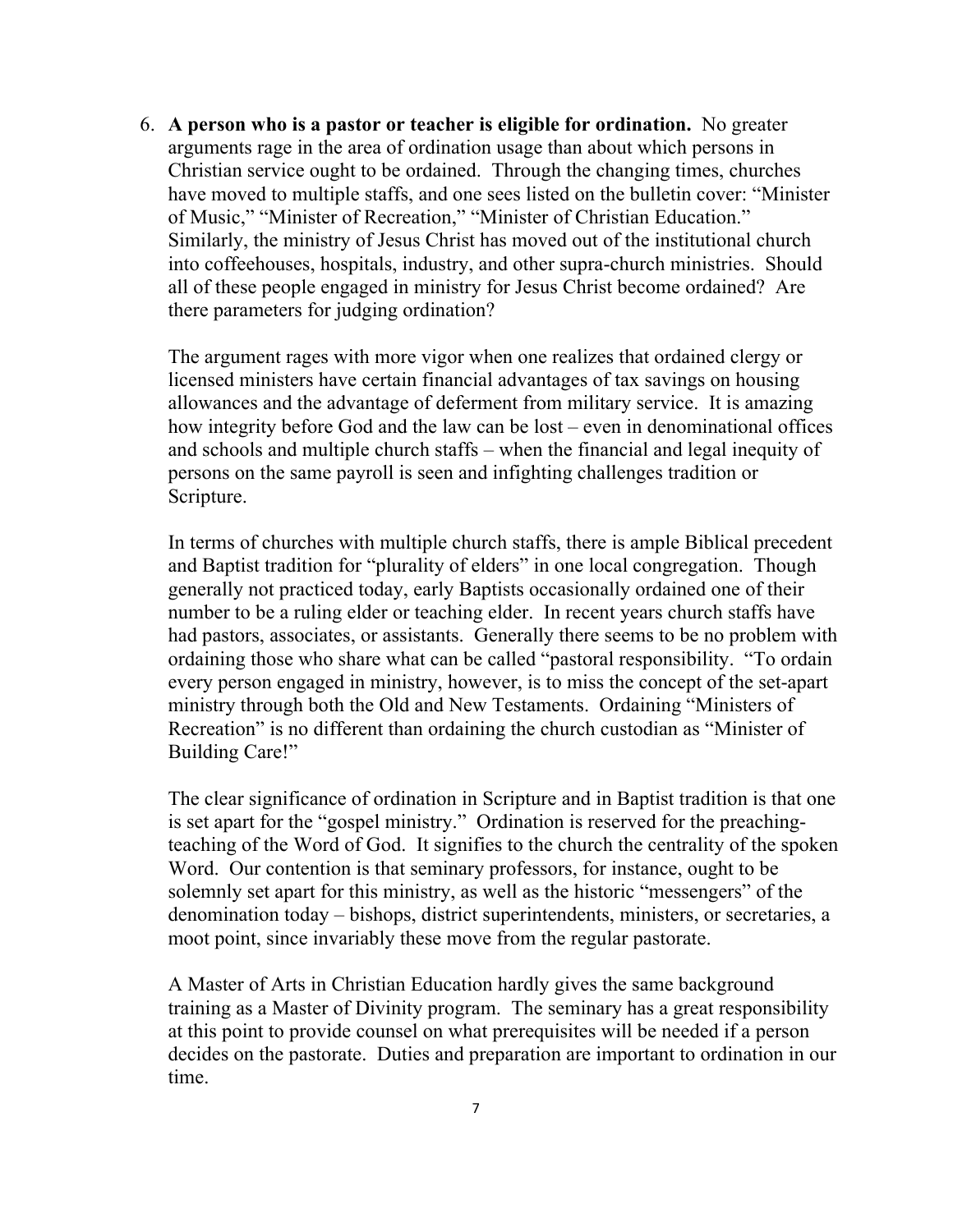#### **AGENT OF ORDINATION**

Baptists have stoutly maintained that there is no ecclesiastical authority higher than the local church, and therefore ordination is an act of the church. Every writer, regardless of how independent a background, having maintained the local church prerogative for ordination, invariably adds, "But in our tradition, we have wisely chosen the counsel of other churches." There are a number of reasons for this.

Our history, especially in England, shows that Baptists, while seeking independence of established church or state authority, were not independent of one another. They were strongly interdependent. The strength of denominational life was enormously important to early Baptists who needed the strength and fellowship of other churches.

Secondly, churches today cannot insist on the "rights" of the local church in terms of ordination because if ordination were performed solely by the local church, without the calling of a Council, the minister would need to be re-ordained whenever he moved to another pastorate.

Thirdly, a strictly local ordination presupposes a culture no longer in existence. Years ago, the pastor was called forth from the local group and ordained. In this mobile society, the ordained is seldom known very long by the church. The problem is that a local church is the instrument of ordination when the candidates are from all over the country. Duke McCall correctly observes:

*"A local church ordains a man and promptly buries the whole matter in forgotten records. The man moves on without a caring community supporting, praying for, and being prepared to discipline him. The world is then treated to the scandal of ordained Baptist ministers who have left the ministry. Yet, they sometimes engage in ministerial functions such as the performance of weddings as if their ministerial role had no roots in the fellowship of a church. Again, the world reads of an ordained Baptist minister involved in the plot and murder of three men. Even then his ordination is not revoked because he is no longer a member of the ordaining church and therefore no church assumes responsibility or authority."*

Fourthly, because the community through civil law recognizes the ordained person as having special status – housing allowance under the Internal Revenue Service, right to perform weddings, and deferral from compulsory military service – the right of one small church to "ordain" one or more of its members will be increasingly scrutinized by society through its government. Further, the temptation for a local church to unilaterally ordain or license a member because of the civil and economic considerations involved should be checked and balanced by other churches and by the denomination to which they belong. So we Baptists recognize that while our tradition steadfastly maintains, "the local church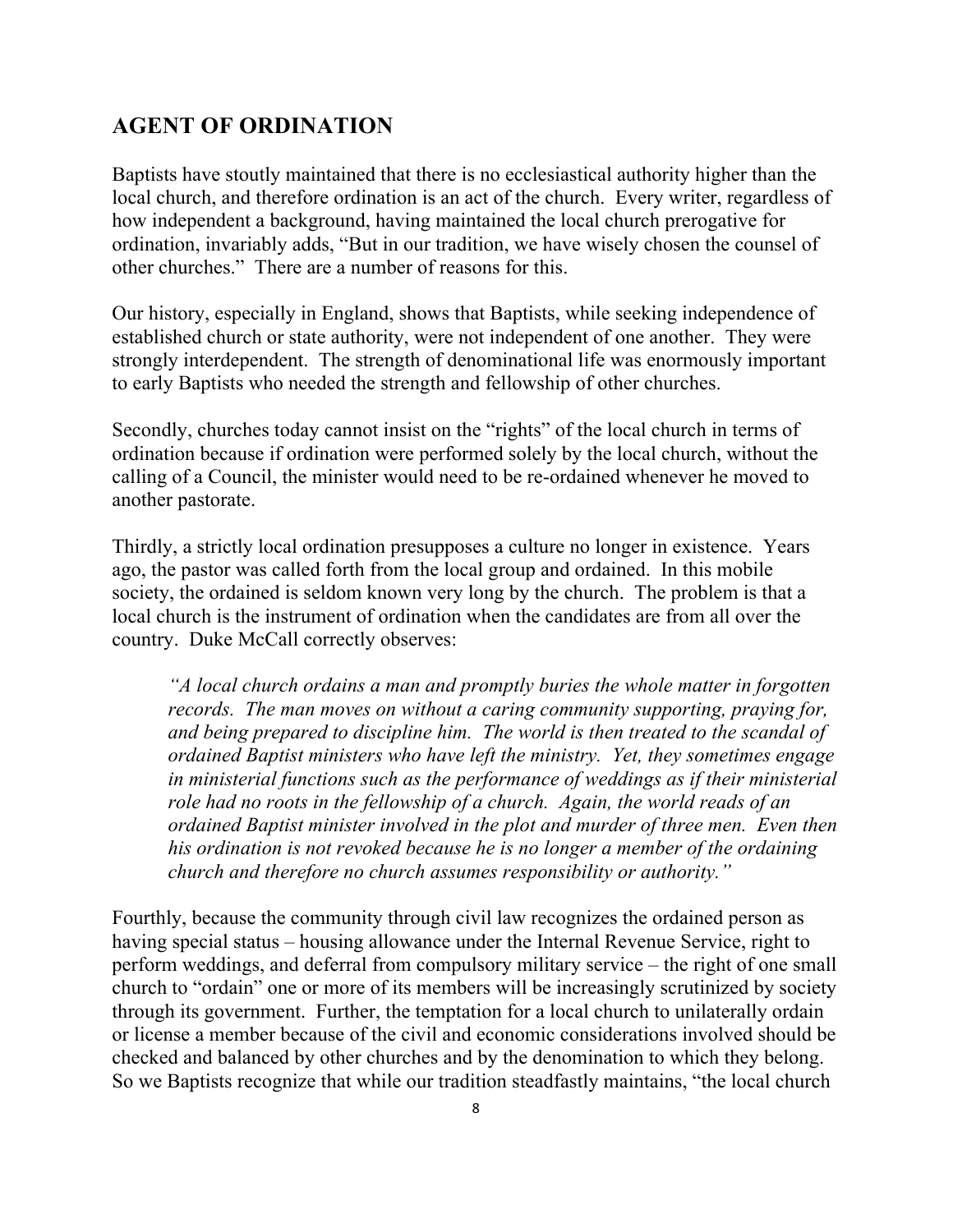ordains," in practice we recognize the realities. Therefore, by using a district or association "Ordination Guidance Committee" to advise a prospective candidate by inviting the participation in denominational and seminary representatives, and by calling a Council of the churches in the area, we are saying that the denomination has part of the ordination, too.

Baptists also know that since the local church is an "outcropping" of the universal church and is fully the church in any local manifestation, when a person is ordained in the Baptist church, his ordination is to the whole church of Jesus Christ. "The Baptist Doctrine of the Church," a statement of the Baptist Union of Great Britain and Ireland, stated:

*"Although Baptists have for so long held a position separate from that of other communions, they have always claimed to be part of the one – holy catholic church of our Lord Jesus Christ."*

In this sense, after a person is ordained, he is more than simply the minister of local congregation. He is a minister within the whole Baptist denomination and, because Baptists insist that a Baptist church is part of the universal church, there must be some sense in which he is a minister of the universal church.

## **SEQUENCE OF EVENTS PRELIMINARY TO ORDINATION**

#### *From the Perspective of the Candidate and Church:*

- 1. The Formal church vote informs CSW staff (in writing) its desire to ordain a candidate.
- 2. Candidate prints and reviews Ordination Procedures document (this handbook).
- 3. Candidate completes the reservation form and sends it to CSW office.
- 4. CSW staff provides written confirmation of reservation to the candidate.
- 5. At least one month before Guidance Committee is scheduled to meet, candidate sends doctrinal statement to CSW staff.
- 6. CSW mails a copy of the doctrinal statement to the Ordination Guidance **Committee**
- 7. Following the interview with the candidate, the Ordination Guidance Committee prepares and submits a letter of advice to the ordaining church with a copy to the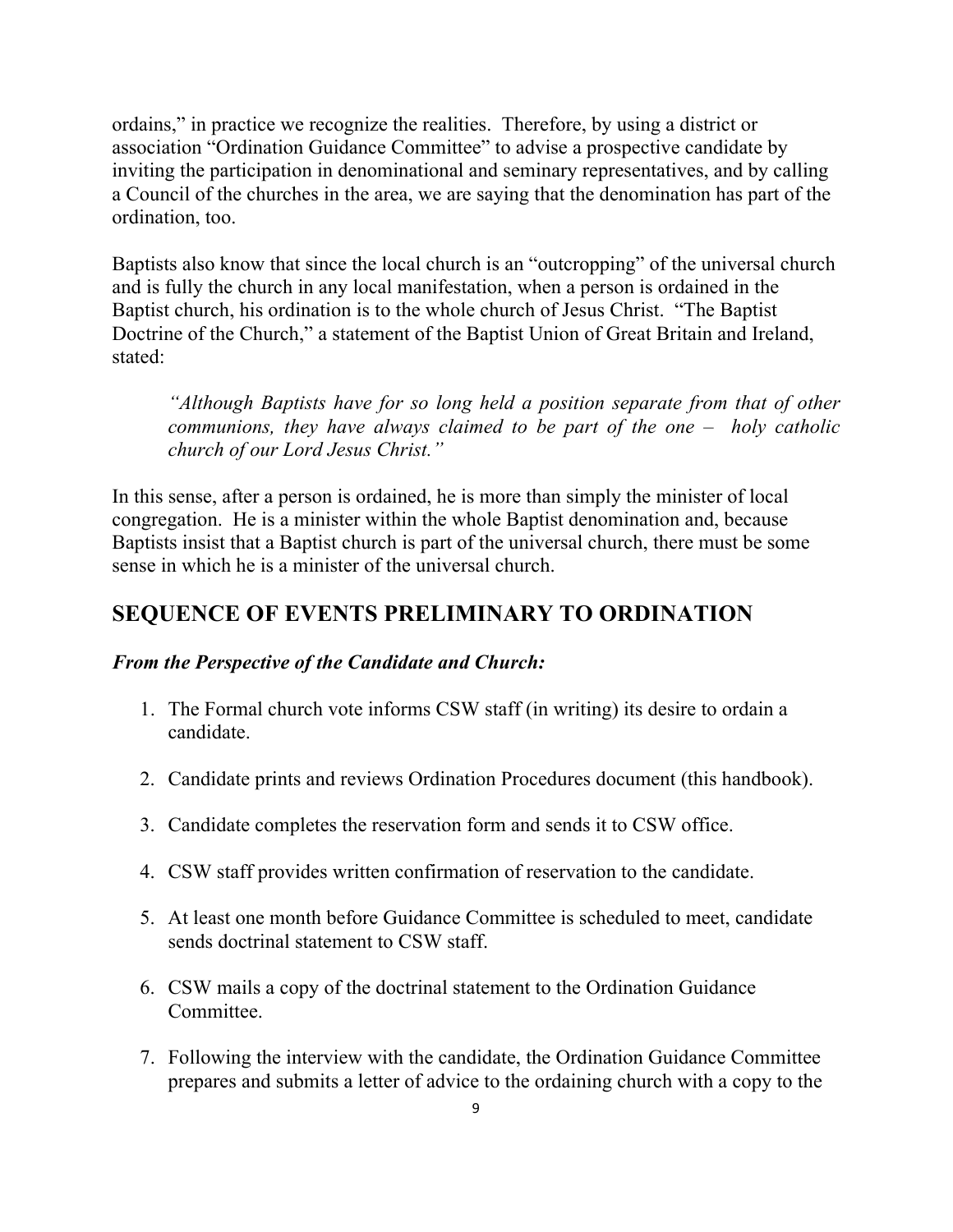candidate.

- 8. The advice of the Guidance Committee may be for the candidate to make revisions on initial doctrinal statement. If the advice is to postpone convening Ordination Council, the candidate may reserve another interview during the next scheduled meeting of the Ordination Guidance Committee.
- 9. Upon receipt of letter of advice to convene a Council, the ordaining church schedules the Ordination Council and invites delegates from sister churches, and church members.
- 10.The Council meets and recommends that the church proceed or not proceed with ordination.

## **ORDINATION GUIDANCE COMMITTEE SEQUENCE OF EVENTS**

#### *From the Perspective of the Ordination Guidance Committee:*

- 1. A local church requests help with ordination.
- 2. CSW staff responds with this handbook.
- 3. The candidate requests an interview time with Guidance Committee.
- 4. CSW staff schedules and confirms (with everyone) the interview time.
- 5. The candidate prepares and sends doctrinal statement.
- 6. CSW staff distributes doctrinal statement.
- 7. The Ordination Guidance Committee reviews, interviews and advises.
- 8. The church convenes the Ordination Council to interview candidate.
- 9. The church conducts an ordination service celebrating the occasion of Ordination.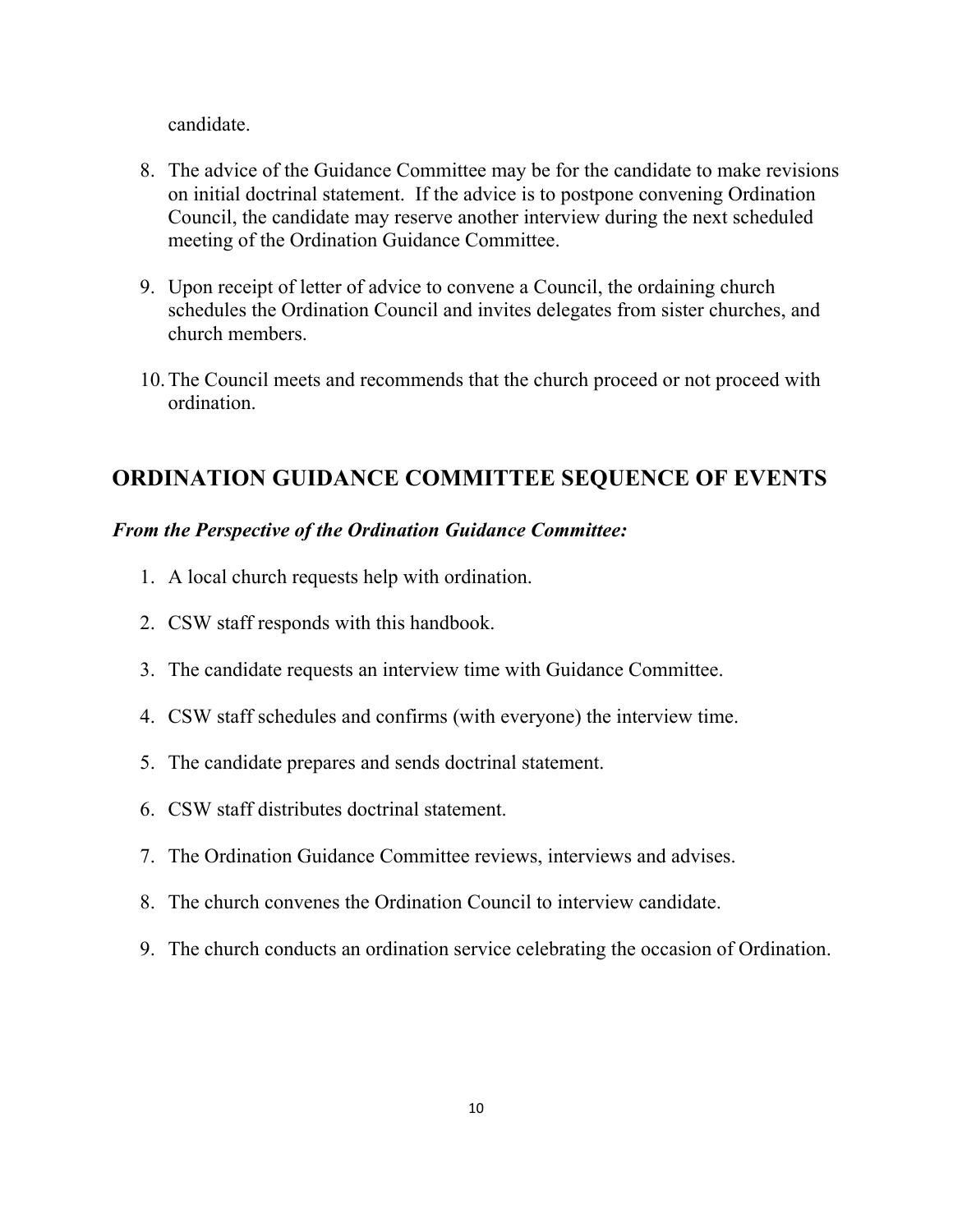# **STATEMENT ON THE ORDINATION OF MINISTERS**

### **INTRODUCTION**

Baptists believe that the ordination of ministers is the responsibility of the local church. In ordaining, a local church acts responsibly for itself and for its sister churches.

The local church has authority to ordain only its own member who has a recognized specific call to vocational ministry. As the number of churches and pastors multiplies, the need also grows for some uniform principles and practices. Churches need guidance in evaluating prospective pastors coming from a variety of denominational backgrounds and schools. The following recommendations can help churches:

#### **ORDINATION STANDARDS**

- 1. **Spiritual:** An experience of conversion, a divine call to the ministry, a consistent Christian walk, a vital concern for the conversion of the lost and up-building of the church at home and abroad are essential in the candidate's experience.
- 2. **Doctrinal:** All prospective pastors should affirm their unequivocal adherence to an evangelical doctrinal position based on the Scriptures as the Word of God. The 1951 Affirmation of Faith adopted by CONVERGE Worldwide shall serve as the guide in these matters.
- 3. **Educational:** The demands on pastors, missionaries and chaplains are growing. That is why many churches esteem graduation from a four-year college course followed by a standard Master of Divinity course in seminary. The ministerial calling requires the best training, comparable in quality and intensity to that of other professions.
	- a. Some of our ethnic churches meet the intent of this educational standard in other ways such as graduation from the pastoral course of an ethnic institute or seminary and extensive theological tutelage by an experienced pastor. Within these cultures, standards for ministry are no less stringent than those of English speaking pastors and congregations and, often, are more stringent.
	- b. To reflect our unity in Christ's Body and our partnership in gospel ministry, a single process for ordination is maintained, not a process for each ethnic group. The difficulties of language and culture are not insurmountable.
	- c. Ordination is a ministry credential that follows the pastor from church to church.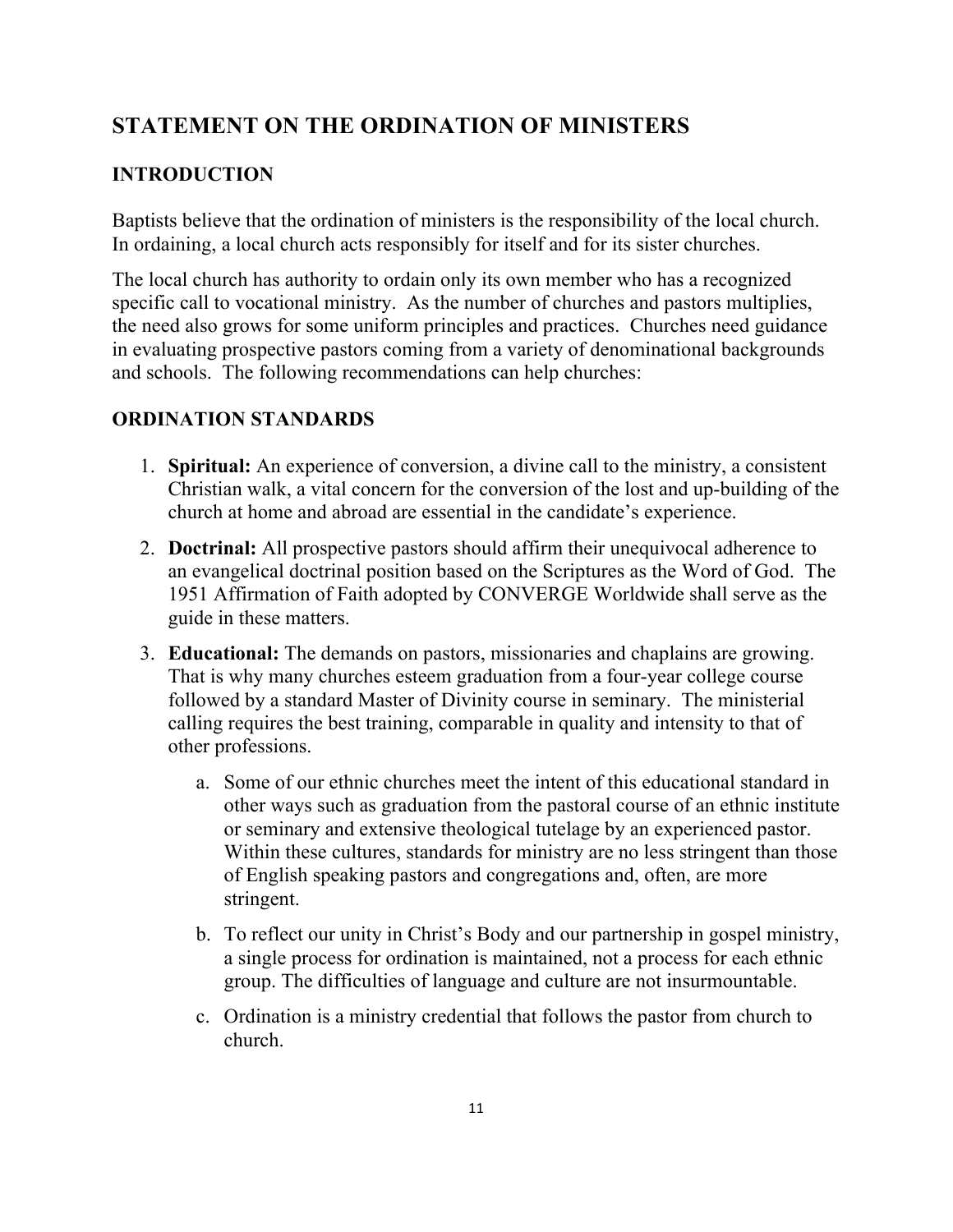- 4. **Denominational:** All ministers of CONVERGE Worldwide should be convinced Baptists who accept historic Baptist distinctives in all matters concerning church order and practice. Those coming from non-Conference backgrounds, and especially non-Baptists would be wise to take some recommended courses available from Bethel Theological Seminary or complete certain prescribed reading.
- 5. **Practical experience:** It is advisable that a graduate from a theological school spend at least one year after graduation engaged exclusively in preaching and pastoral work before seeking ordination. A license to preach and serve as a pastor will allow him to fulfill his pastoral duties without restriction during the year or more before ordination. There are exceptions to this rule. The candidate may have adequate pastoral experience before and during his seminary course. Or a candidate may seek early ordination to satisfy requirements for missionary service or chaplaincy. Practical experience helps churches and candidates determine fitness for the ministry. Any uncertainty as to call or other obvious disqualifications should bar a person from ordination despite sincerity or educational attainments.

### **ORDINATION GUIDELINES**

- 1. **Preliminary Examination:** It is the church's responsibility to establish a candidate's readiness for the ordination process before initiating it.
- 2. **Preparation for the Ordination Council:** The candidate works with CSW staff, the Ordination Guidance Committee and appropriate seminary faculty in preparing for the Ordination Council.
- 3. **Calling a Council:** The church (or designated Board responsible for this) calls the Ordination Council intending to ordain the candidate upon a favorable recommendation by the Council. The candidate must always be a member of the ordaining church. Area churches may send their pastor and two other members as delegates or messengers to the Council.
- 4. **Meeting of the Council:** After organizing itself the Council will examine the candidate with respect to spiritual experience, call to the ministry, and views of Christian doctrine. The Council should take its responsibility seriously and examine the candidate carefully.
- 5. **Results of the Council:** The outcome of the Ordination Council will be a recommendation to the church either to ordain or not. Occasionally, a Council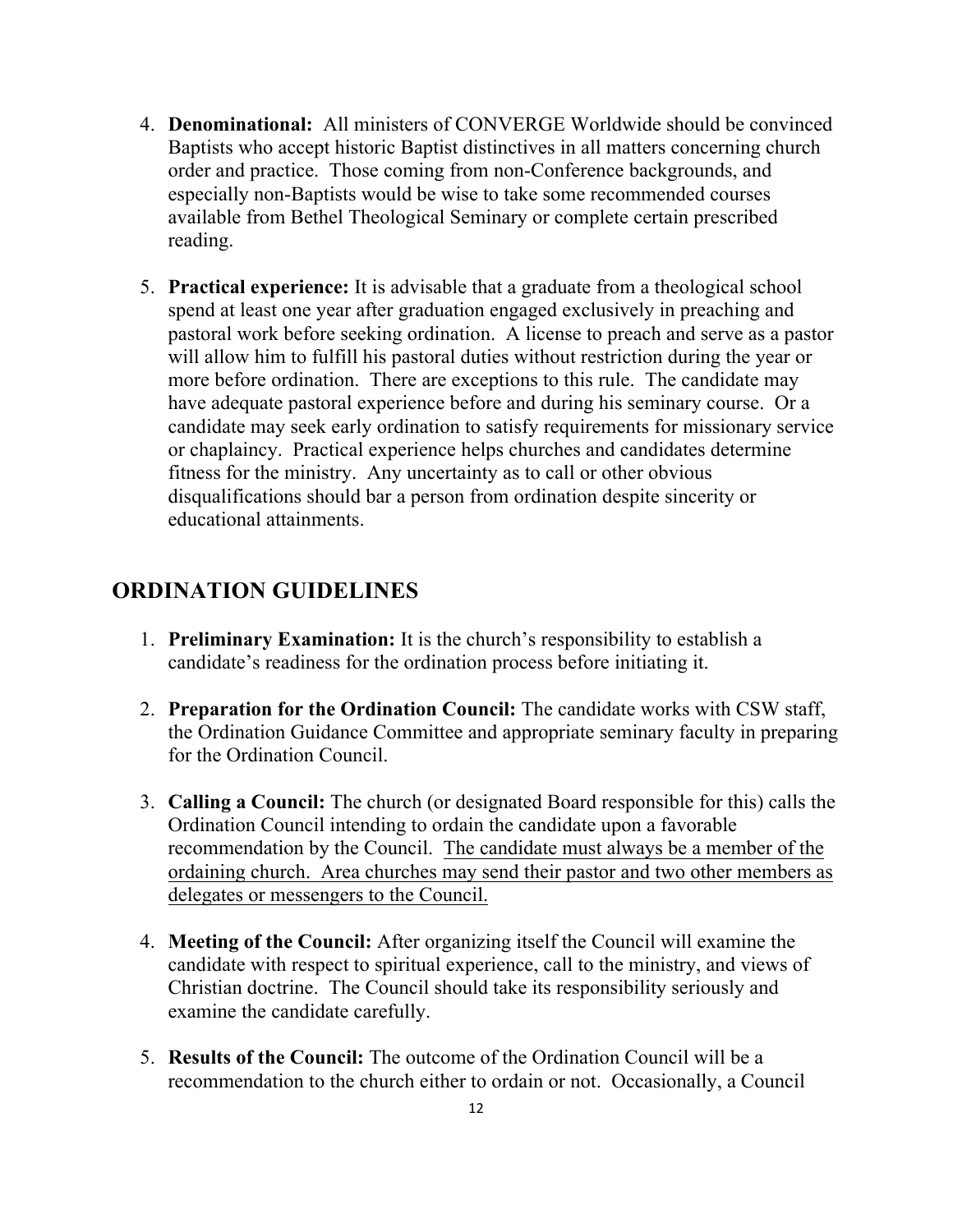will suggest ordination if the candidate fulfills certain requirements. An example would be the completion of recommended readings or study courses. The Council may recommend postponing ordination until the candidate takes certain remedial steps. Grave departures from traditionally high standards call for forthright refusal to recommend ordination.

6. **The Public Service of Ordination:** To avoid pressuring the Council, the ordaining church should not publicize the ordination service for the candidate until the Ordination Council has met.

#### **7. The Function of Ordination Guidance Committees:**

- a. The Executive Minister will appoint two standing Ordination Guidance Committees, one in the San Diego area and one in the Los Angeles area.
- b. Each Ordination Guidance Committee will consist of at least four people including at least one pastor. It may also include one seminary professor.
- c. Ordination Guidance Committee members will be appointed for a term of two years.
- d. Each Ordination Guidance Committee will meet twice a year scheduling adequate time per candidate. The candidate will provide a doctrinal statement to the Ordination Guidance Committee members before their interview.
- e. Although the responsibility of setting the date of the Ordination Council rests with the ordaining church, it is recommended that the date not be set before the candidate meets with the Ordination Guidance Committee.
- f. The Executive Minister will educate churches and potential candidates regarding ordination policies and procedures.
- g. The Executive minister will serve as a liaison between CSW churches and candidates in all matters concerning ordination.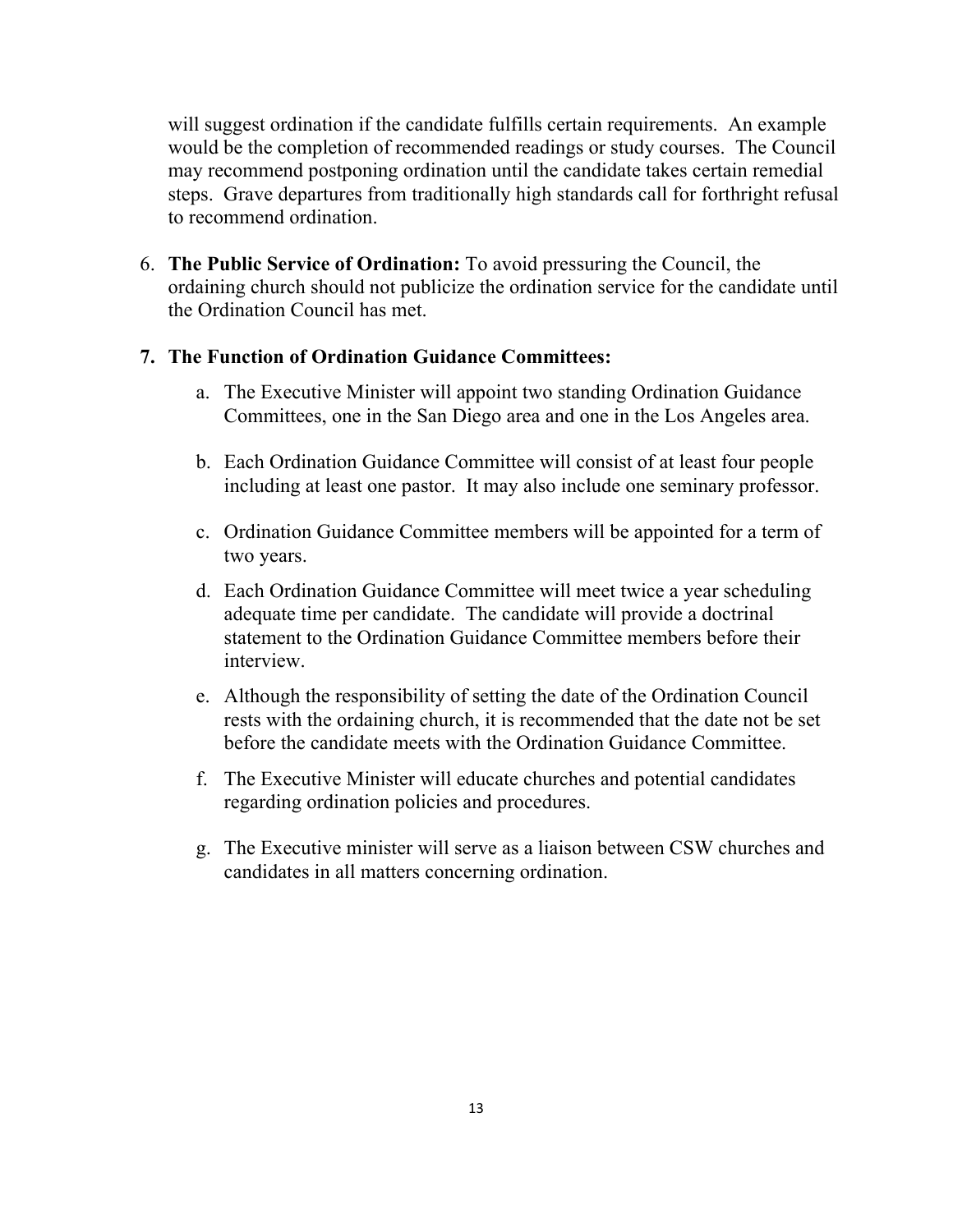# **THE DOCTRINAL STATEMENT**

Instructions for Writing a Statement of Faith in Preparation for Ordination:

#### **PURPOSE**

The paper is given as a public declaration of what you believe regarding the classic theological tenets of the evangelical Christian faith.

It should, therefore, be your own work, in your own words, with quotations from theological sources at a minimum. Approximately one page at the beginning of the document containing your conversion testimony and call to ministry is advised.

The paper should present positively what you basically believe, generally avoiding statements about what you do not believe.

In addition to presenting your theological understandings of the faith, the paper should demonstrate your ability to communicate in clear, concise thought patterns, words, and style.

#### **SUGGESTED AREAS TO BE COVERED**

Your statement should treat major theological themes, i.e.: God, Scriptures, man, sin, Christology, salvation, the church, eschatology, the Holy Spirit, and the Christian life. You should develop each of these doctrines as they grow naturally out of your present theological understanding. However, you should bear in mind the traditional approaches and, while expressing them in the categories of your own experience, seek to establish continuity with the experience of your readers (a part of whom will be an ordaining Council).

Wherever relevant, your statement should reflect your knowledge of the Biblical expression of the particular doctrine, its historical development, and its contemporary synthesis. The examples provided below should give you an insight.

### **ON THE DOCTRINE OF MAN**

You should seek to incorporate in your statement the following concepts: What is the biblical understanding of man? Who is man as a soteriological creature in the twentieth century? How does man stand today as the image of God? What are the ethical dimensions of humanity?

### **ON THE DOCTRINE OF THE CHURCH**

Demonstrate the theological significance for today of the Biblical metaphors for the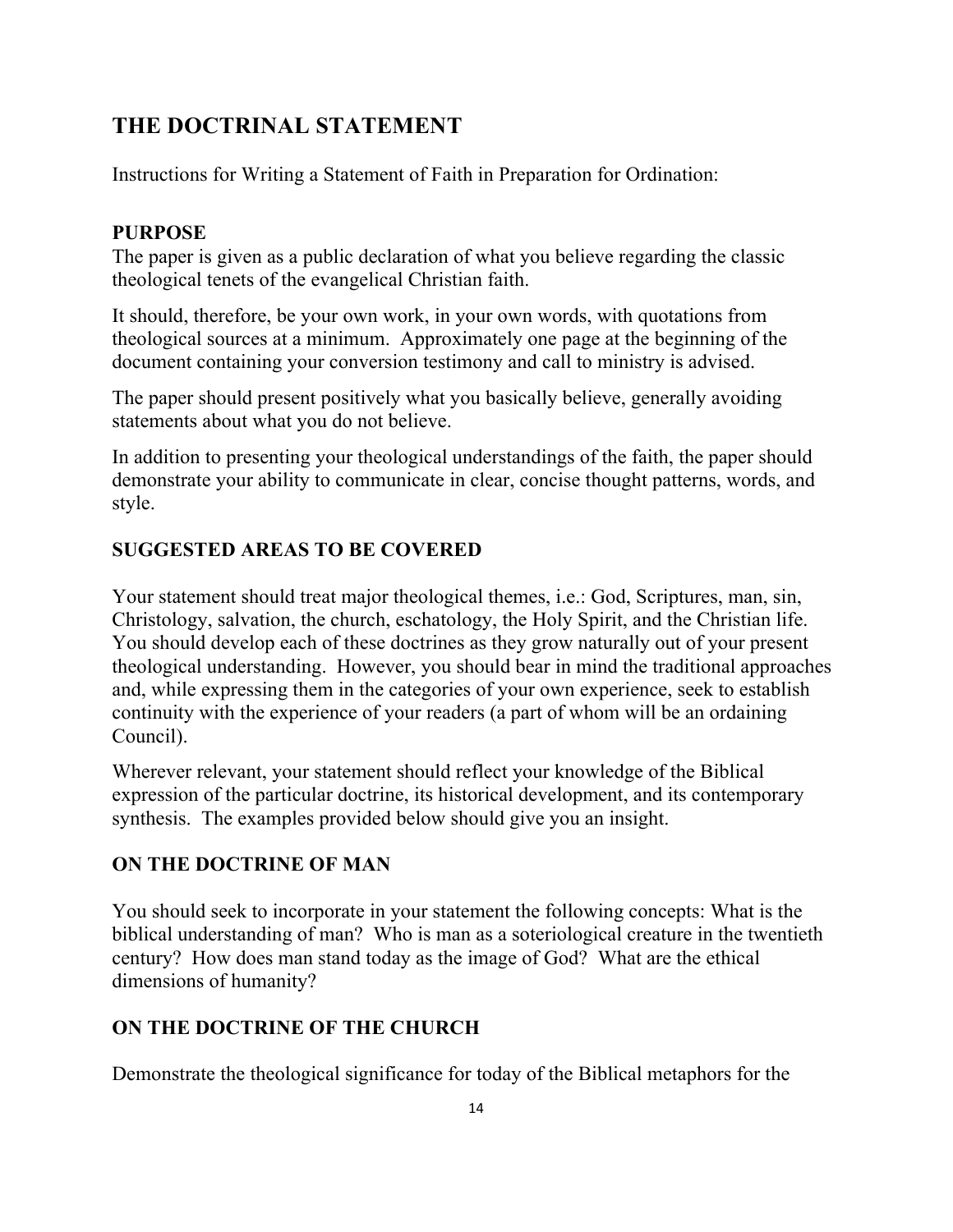church (body of Christ, habitation of God, etc.). How does the church relate to the Kingdom of God? How is the church related to contemporary society? What is the significance of the church for eschatology, etc.?

Before you begin to write each of the separate doctrines, outline the areas you intend to include, develop the procedure for treating these areas, and then ask yourself the question: Does this show my knowledge of the Biblical and historical data and does it relate to the man of today?

#### **FORMAT**

The statement should be fourteen to twenty pages in length, double-spaced. Pay attention to literary style, grammar, and spelling.

Use headings, subheadings, and page numbers for easy reference during the questioning period. Break down by paragraph. Use thesis-like margins.

Since we Baptists are "people of the Book," use Scripture. Not more than an average of the one quoted reference should be used in support of any given point or statement. (Additional references may be used but only by giving location of chapter and verse.)

Since you are seeking ordination from a Baptist church, affiliated with an association of Baptist churches, your statement should demonstrate your familiarity with and commitment to traditional 'Baptist distinctives.'

Remember that two thirds of any given Ordination Council are laymen, some with little theological sophistication. Prepare to communicate to them, too.

#### **DUE DATE**

A legible copy of the Statement of Faith must be submitted to CONVERGE Southwest Center one month prior to your meeting with the Ordination Guidance Committee. Please submit in PDF or Word Document format.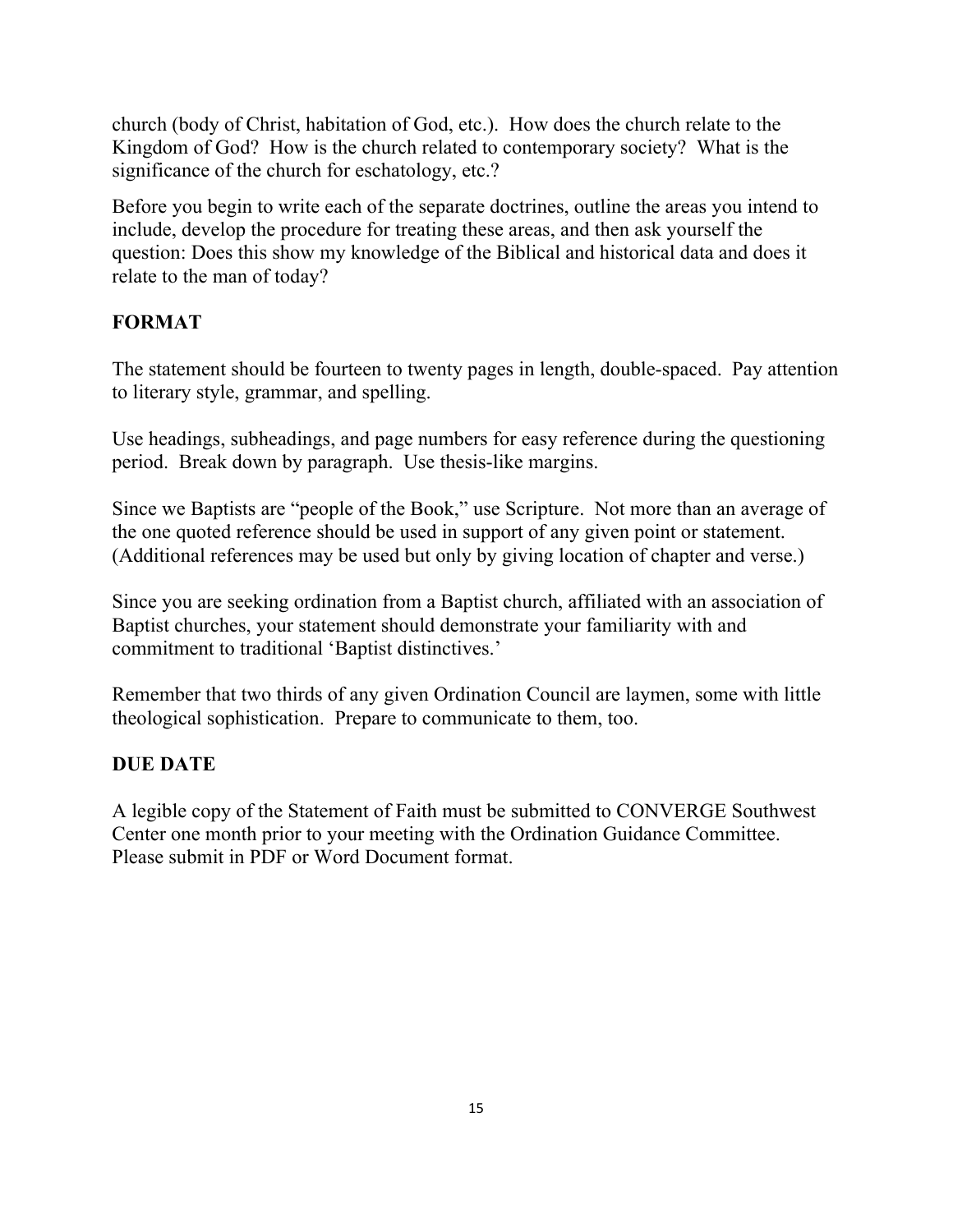## **STATEMENT OF FAITH**

Among the topics that need to be addressed are the following:

- 1. Scripture
	- a. Revelation
	- b. Inspiration
	- c. Illumination
	- d. Authority
- 2. God
	- a. Attributes or qualities of God
	- b. The Trinity
	- c. Works of God
	- d. Creation
	- e. Providence
- 3. Humanity
	- a. The makeup of human nature
	- b. The purpose or destiny of Humanity
- 4. Sin
	- a. The nature of sin
	- b. The effects of sin
	- c. The nature and extent of Original Sin
- 5. The Person and Work of Christ
	- a. The humanity of Jesus Christ
	- b. The deity of Jesus Christ
	- c. The atonement
- 6. The Holy Spirit
	- a. Person
	- b. Work
- 7. Salvation
	- a. Conversion
	- b. Regeneration
	- c. Justification
	- d. Sanctification
	- e. Glorification
- 8. The Church
	- a. Nature and function
	- b. Officers
	- c. Ordinances
	- d. Baptist Distinctives
	- e. Philosophy of World Missions
- 9. The Last Things
	- a. Death
	- b. Intermediate state
	- c. Resurrection
	- d. Tribulation
	- e. Second coming
	- f. Millenniums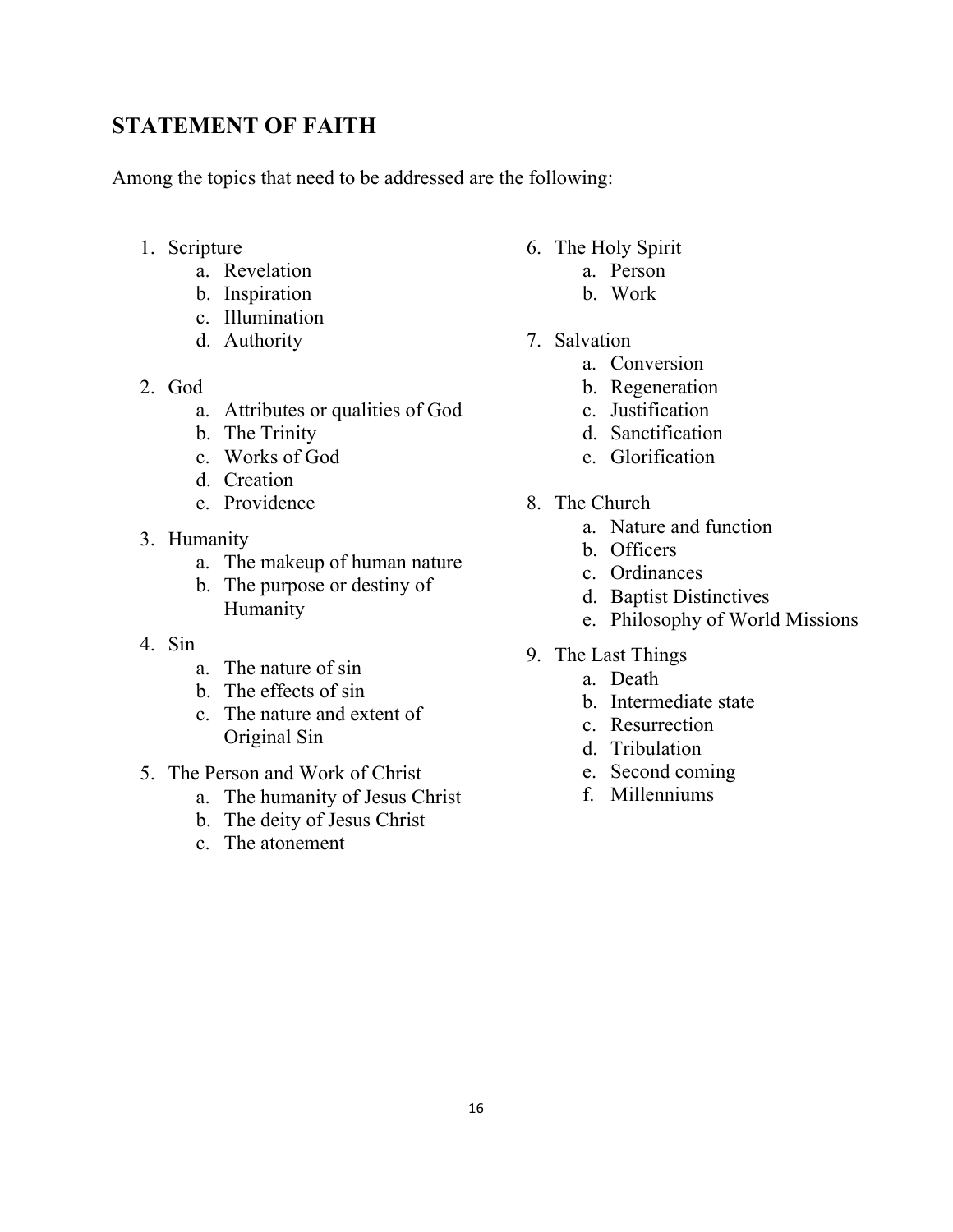# **HOW THE ORDAINING CHURCH CALLS THE COUNCIL**

- 1. Upon hearing from the Ordination Guidance Committee the church selects a date for the Ordination Council a minimum of four weeks before the Council is to meet.
- 2. The appropriate governing body (the ruling Board, Church Assembly) calls for a Council and vote intending to ordain the candidate. The ordaining church makes and acts upon a list of those they wish to attend the Council. The list may include delegates from: CONVERGE Southwest (if available), the Theological seminary from which the candidate graduated (if possible), persons who may have played a significant role in the candidate's life, the pastor and two lay persons from nearby Conference churches. A tentative date of the ordination service should be set and an invitation sent by the church to the prescribed list.
- 3. Discover from other pastors the best date for the Council and ordination service. A calendar of area events should be consulted before setting the date so that conflicts can be avoided. A minimum of three hours should be reserved for the Council meeting. Light refreshments enhance the warmth of the Council meeting.

# **WHO THE ORDAINING CHURCH INVITES TO THE COUNCIL**

- 1. Ordaining churches invite other CONVERGE Worldwide churches to send their pastor and two others to the Council.
- 2. Churches from other than CONVERGE Worldwide may send representatives upon the invitation of the ordaining church.
- 3. It is customary to invite and send delegates from Bethel Seminary West and CONVERGE Southwest to participate on the seated Council.
- 4. Participants should be allowed and encouraged to bring interns, lay people and others as observers who would benefit from attending these procedures.
- 5. The ordaining church should seek to have no more than 33% of the sum of the seated Council from any one church, especially the ordaining church. Although there is no specific number of participants suggested, the candidate is best served if the Council is well rounded and objective.
- 6. The ordaining church is encouraged to hold the Ordination Council during the weekend so that working lay leaders can attend.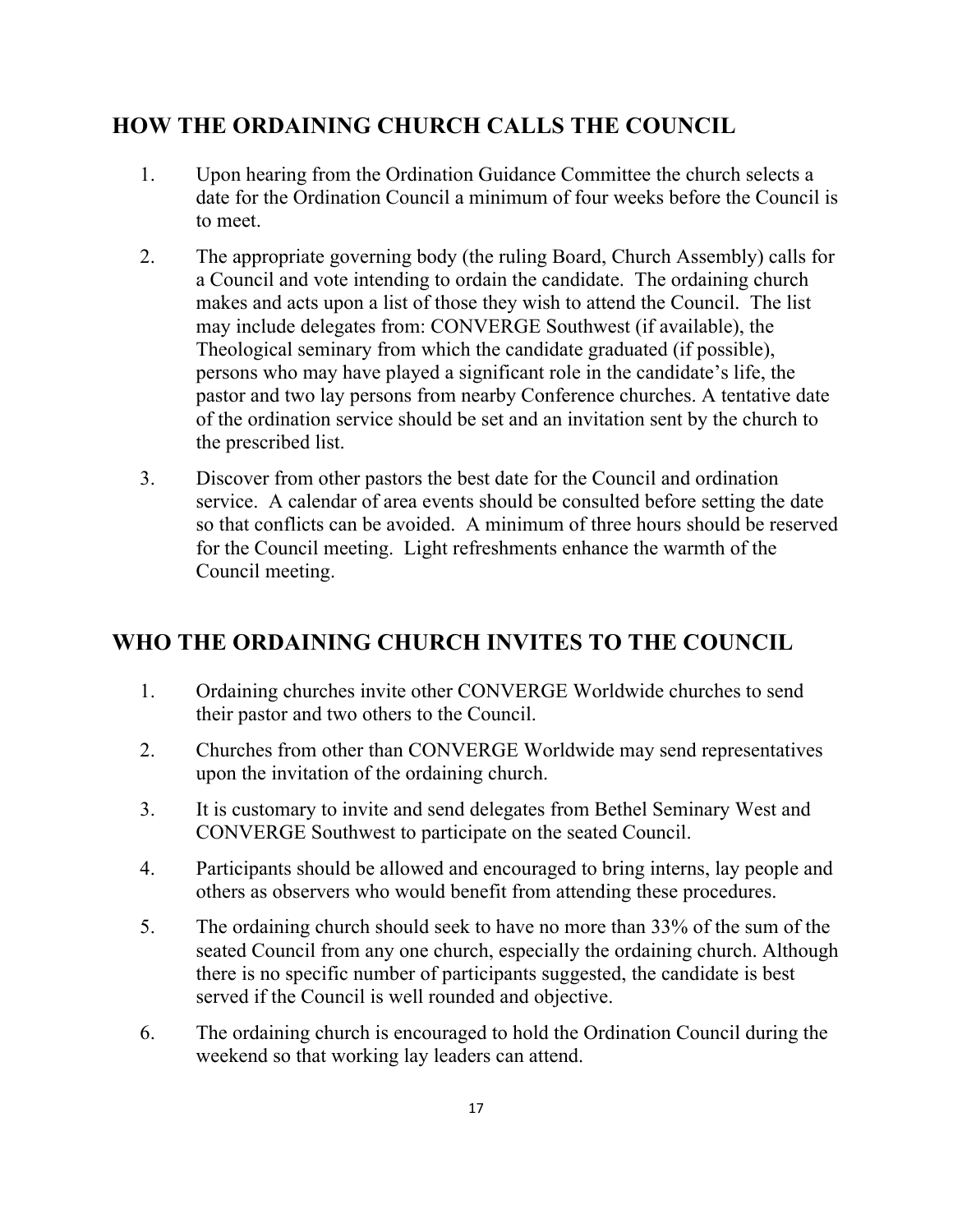# **HOW TO PARTICIPATE IN AN ORDINATION COUNCIL**

- 1. When you, as a participant, receive the letter of invitation:
	- a. Check your calendar.
	- b. Make the ordaining church aware of your participation even if not requested to do so.
	- c. Note any particulars concerning the meeting:
		- i. Time and location
		- ii. If the church expects you to stay for lunch or participate in any other adjunct meeting
- 2. In preparation for the Council:
	- a. Pray for the candidate and the Council.
	- b. Be aware of the Statement on Ordination in CONVERGE Worldwide Annual.
	- c. Read carefully materials sent to you by the candidate or ordaining church.
- 3. At the Council:
	- a. When at the Council always be ready to:
		- i. Listen carefully to the testimony, nature of the vocational call, experience, attestation of the ordaining church, skill level in oral and written communication.
		- ii. Interact with the candidate's interpretation of Scripture, understanding of doctrine and church history.
		- iii. Use spiritual discernment in comprehending the spiritual and emotional readiness for ministry realizing that the ordaining church will attest to most of this work.
	- b. Be ready to do help if the Council asks you to:
		- i. Chair the Council.
		- ii. Do the work of clerk for the Council.
		- iii. Vote on any matter when asked.
		- iv. Sign the appropriate documents if asked.
- 4. After the Council:
	- a. You might be asked to participate, in person or by delegate, in the Ordination Service.
	- b. You might be asked to help if the candidate needs supplementary guidance.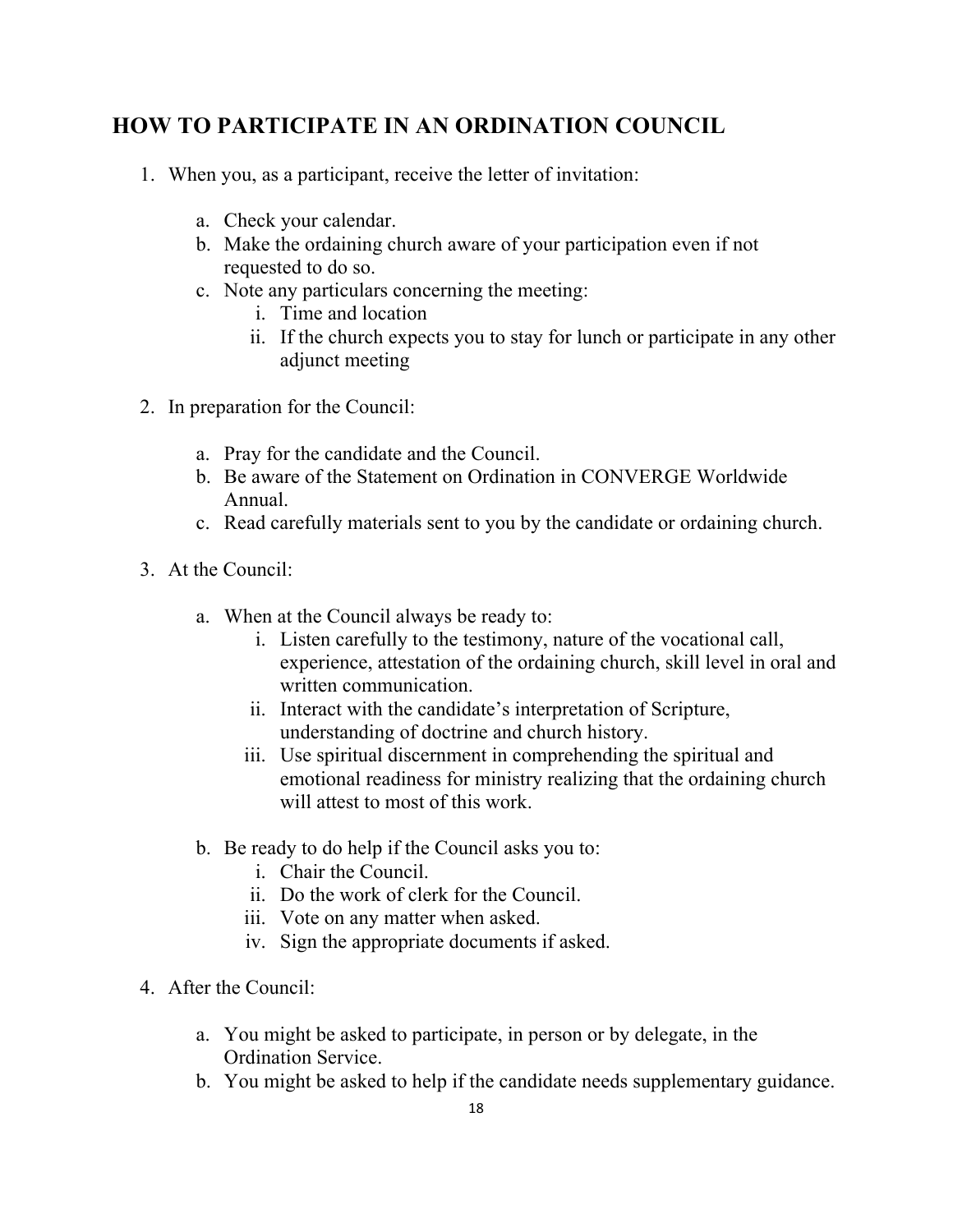## **HOW TO HOLD AN ORDINATION COUNCIL**

- 1. The function of the church:
	- a. Before the scheduled Council the church will have appointed a convener of the Council.
	- b. This person may be the moderator or other officer of the church or a representative from the district office. The convener calls the meeting to order at the appointed hour. He may lead in a brief service consisting of a hymn, Scripture reading and prayer. A representative from the church reads the minutes of the church that call for the Council.
	- c. The convener requests credentials from all the delegates. He calls the roll and announces the number of delegates present.
	- d. Upon completion of the seating of the delegates, the convener will declare that the roll makes up the Ordination Council.
	- e. He will then ask for nominations from the floor for moderator and clerk of the Council. Upon election, the officers will preside over the Council.
- 2. The function of the Moderator:
	- a. The moderator will invite the appointed church officer to introduce the candidate for ordination.
	- b. He must be objective, allowing all people an opportunity to speak but keeping any single person from monopolizing the time. At times he must firmly move the session on.
	- c. He should be kindly disposed to the candidate, seeking to put him at ease.
	- d. A moderator needs to set a tone of warmth and candor for the whole proceeding.
	- e. He needs to remind the Council (and enforce it) that they are present to decide the candidate's fitness for the gospel ministry; therefore, they are not to attempt to teach him or to set him straight in the process. The moderator should not be the pastor of the ordaining church.
	- f. The moderator may preside at the service of ordination.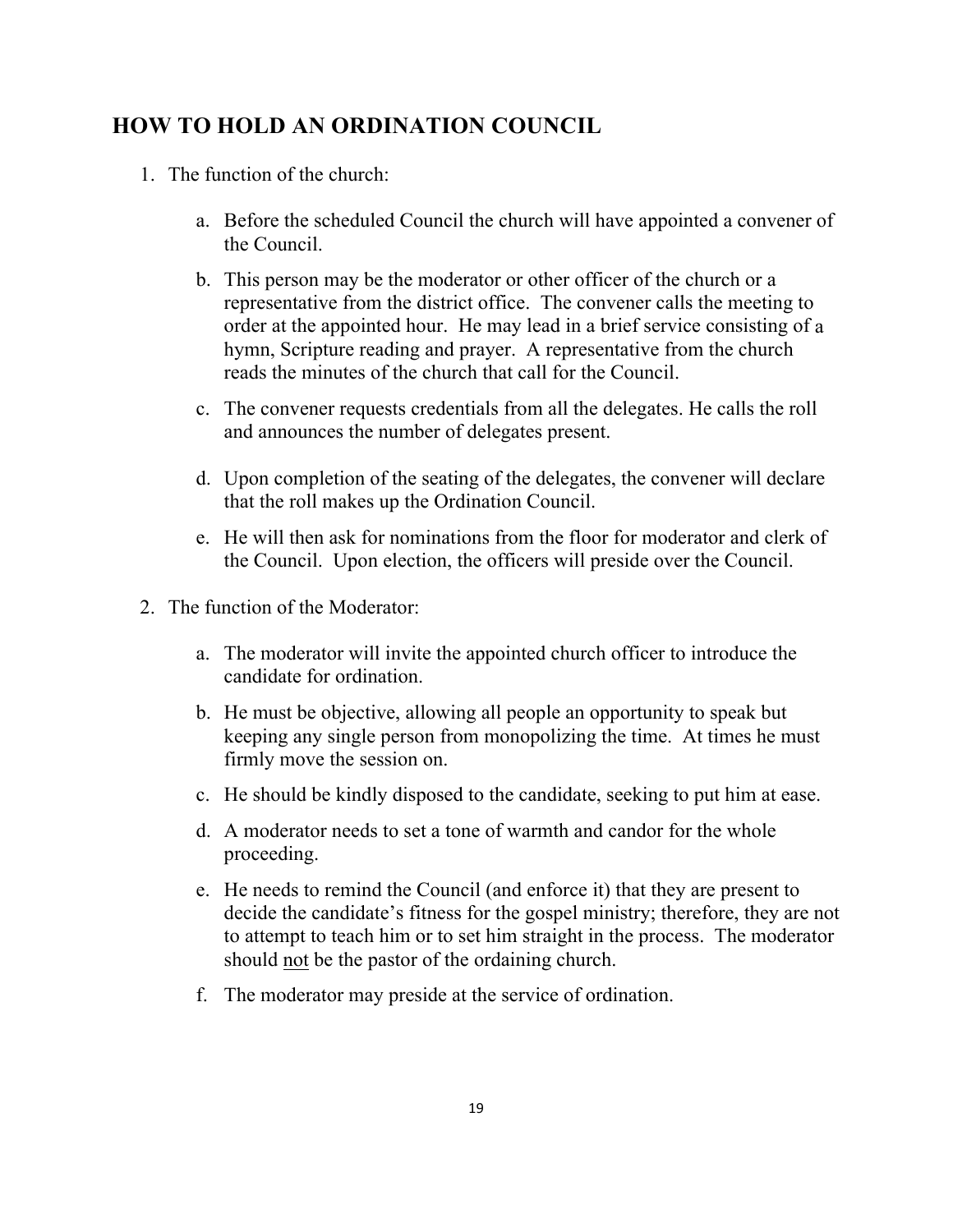- 3. The function of the clerk:
	- a. It is the duty of the clerk to receive, record, and read to the Council the names of representatives and churches.
	- b. A concise record of all proceedings and actions of the Council must be kept as minutes.
	- c. The clerk records the vote to ordain or not to ordain. In the latter it must be a vote by raised hands and the number of negative votes must be recorded.
	- d. The clerk keeps an accurate record of the service of ordination.
	- e. The clerk provides complete copies of Council and service proceedings to:
		- i. The local church
		- ii. CONVERGE Southwest
		- iii. CONVERGE Worldwide Archivist, c/o Bethel Theological Seminary, 3949 Bethel Drive, St. Paul, MN 55112
		- iv. The Standard, 2002 S. Arlington Heights Road, Arlington Heights, IL - 60005
		- v. The writing of a news story on the ordination service for various papers depends on the local church.
- 4. The function of the Council:
	- a. The Council decides upon the candidate's fitness for the gospel ministry.
	- b. The Council makes its recommendations to the church.
	- c. The Ordination Council in session will listen to the candidate as he relates his conversion and spiritual pilgrimage, call to the ministry, and statement of Christian beliefs. Upon completion of each division, the Council asks questions or makes appropriate remarks. Questions should be pertinent and to the point. Questions should not be "trick questions" or attempts to parade the knowledge of the inquirer. However, every opportunity should be given to the Council to raise questions that in turn will satisfy the Council about the candidate's qualifications for ordination. An ordination must reach its intention: a recognition by the church of God's call and an appraisal of the candidate's character, preparation, and qualifications to fulfill that call as a worthy servant of Jesus Christ. This can only be done if the Council accepts its role with a spirit of humility and responsibility.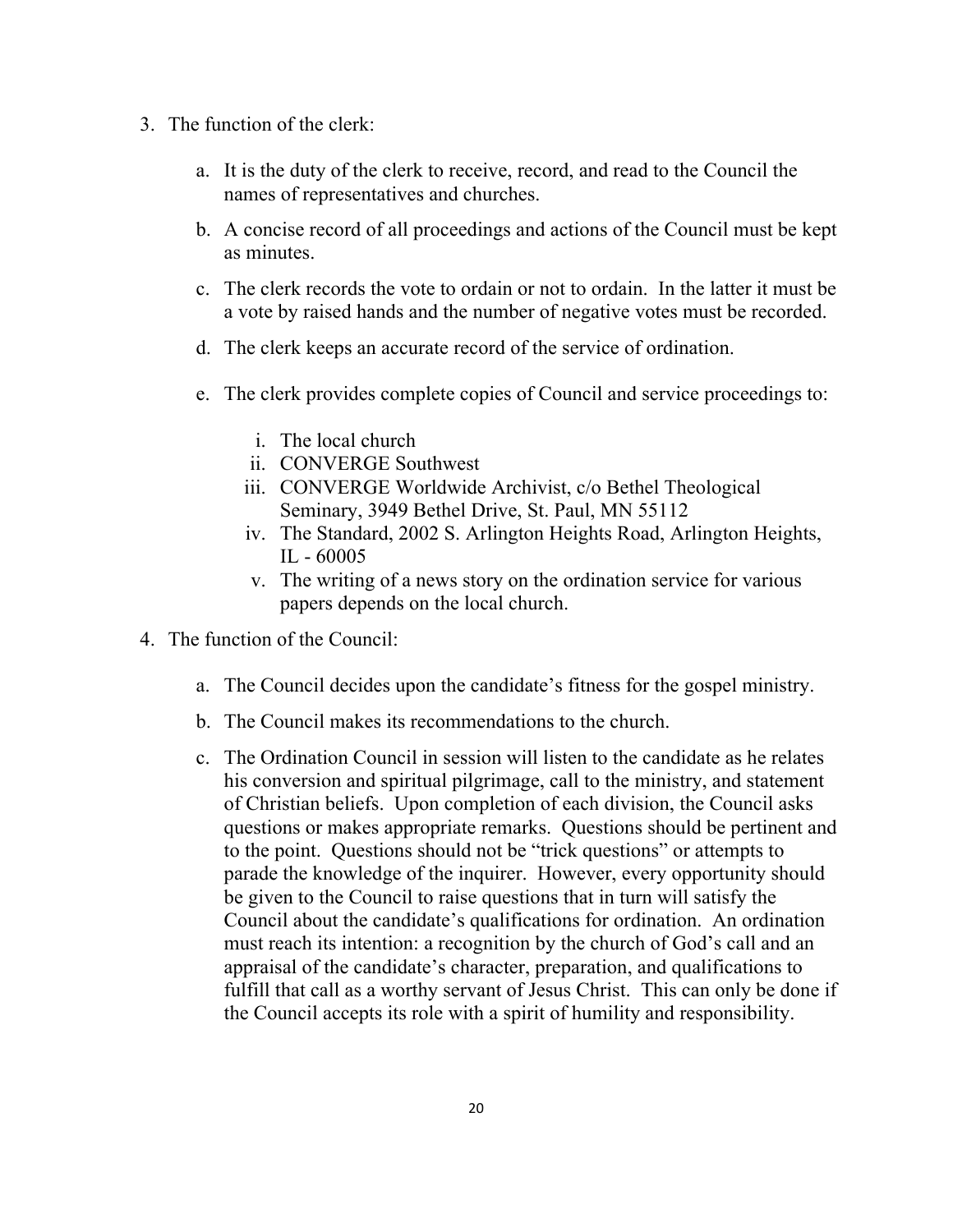# **AN EXAMPLE OF ORDINATION COUNCIL PROCEDURE**

- 1. Hymn
- 2. Scripture
- 3. Prayer
- 4. Host Pastor or convener:
	- a. States the purpose of the meeting
	- b. Reads local church board's recommendations.
	- c. Introduces delegates and guests and requests credentials.
	- d. Holds the election of a moderator.
	- e. Holds the election of a clerk.
- 5. Moderator:
	- a. Circulates sign-up sheet for list of delegates for the record and for the candidate.
	- b. Asks host pastor, or other appointee, to introduce the candidate.
	- c. Asks candidate to:
		- i. Share conversion, Christian experience and call. The purpose of these questions is to show the genuineness of salvation, preparedness, gifts, strengths, weaknesses, and ministry goals.
		- ii. Share the doctrinal statement. The candidate may read portions of the doctrinal statement, make comments and receive questions. The purpose of questions is to clarify the statement and to demonstrate ability to apply the doctrine.
		- iii. Receive final questions. The purpose of which is to address anything not covered or unclear.
	- d. Asks Council for a motion to conclude questions.
	- e. Dismisses candidate and family.
	- f. Leads the Council's discussion.
	- g. Receives or asks for a motion to recommend the candidate to the church for ordination.
	- h. Asks the candidate to return and informs him of the vote with any pertinent concerns.
	- i. Asks the clerk to notify the church and other organizations, institutions and newspapers.
	- j. Asks the clerk to oversee the signing of the certificate.
	- k. Asks for a motion to dissolve the Council.
	- l. Returns the meeting to the convener.
- 6. The convener of the Council leads in prayer for candidate, his or her family, and future ministry.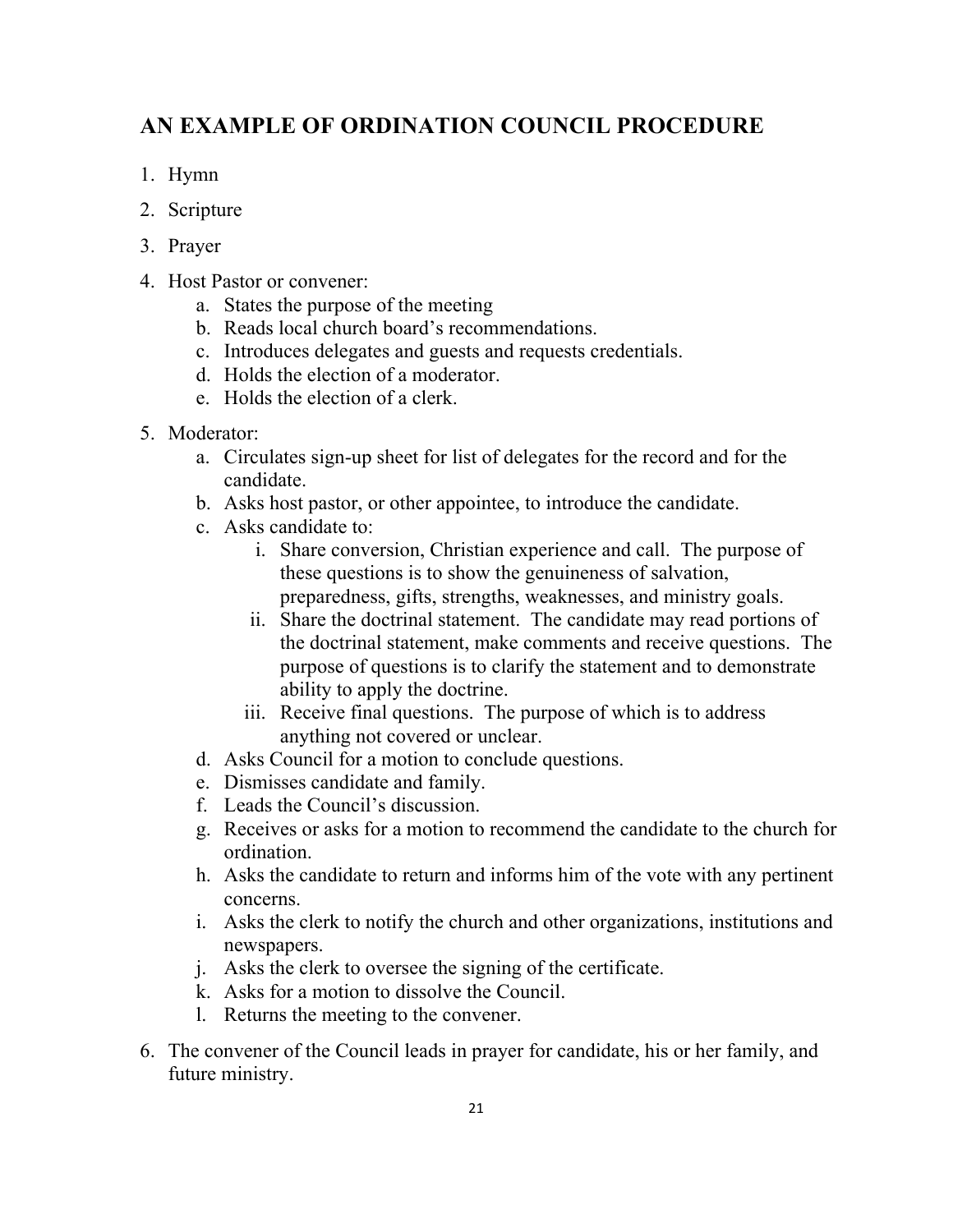## **AN EXAMPLE OF ORDINATION SERVICE PROCEDURE**

The church invites the participants to the Ordination Service beforehand. Take care to emphasize the authority of the local church in the ordination service. The church plans and directs the service with whatever help it needs from visiting ministers. Samples of ordination services are available in CSW office.

- 1. The reading of the motion of the Council, appropriate reading of Scripture, prayer and music. (No vote necessary at this time because the church has previously voted to ordain upon receiving a favorable decision by the Council).
- 2. Ordination sermon.
- 3. Ordination prayer.
- 4. Charge to the candidate.
- 5. Charge to the church.
- 6. Hand of fellowship and presentation of the Certificate of Ordination.
- 7. Benediction by the ordained person.

### **LICENSE**

A license is appropriate in two situations:

- 1. A church may license its pastor as a preliminary step to ordination.
- 2. Or a license may recognize a person's call to ministry and serve as a letter of recommendation. Authorization to perform marriages and other functions of a minister may be conferred upon theological students who will become student pastors.

## **THE MAINTENANCE OF ORDAINED STATUS**

1. When an ordained clergy accepts the call of another congregation the responsibility for supervision of ordination also transfers to that congregation. Sometimes church membership does not change when a vocational ministry does. Then, supervision does not change either. Ordination is contingent upon a recognized, specific call to vocational ministry. Sometimes an ordained person does not have a call from the church of which he is a member. Or, perhaps, the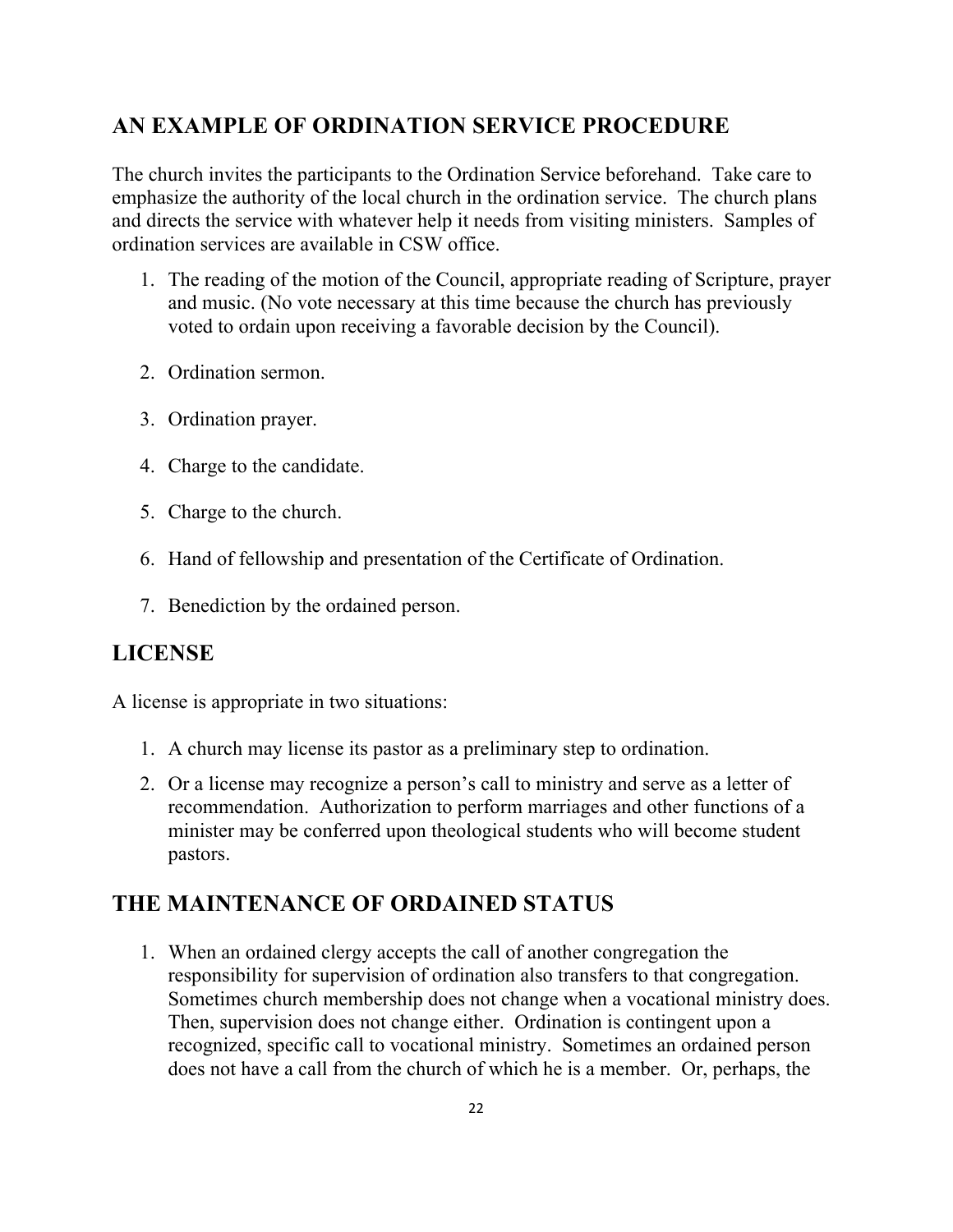church of which he is a member does not recognize the validity of the call to another form of ministry. Then the ordination is in a state of lapse. Ordained clergy who become disabled or who enter full vocational retirement shall continue with full recognition of their ordained status.

- 2. If a minister lives a life inappropriate for a servant of the Lord or proclaiming teachings contrary to the Word of God and Baptist beliefs, the local church may call a Council to hear the charges and the minister's defense. Upon recommendation of the Council the church will then revoke the minister's ordination certificate and announce the revocation I the denominational press. It should be understood that such action may be taken only by the church of which the minister is a member.
- 3. An ordained person can voluntarily renounce ordination. Such renunciation shall require only that the ordained person declare such to the leaders of the congregation and hand over the certificate of ordination to be destroyed.

## **RECOGNITION OF PREVIOUS ORDINATION**

- 1. When ministers ordained in other fellowships become pastors of Baptist General Conference churches, the local church can take the following steps:
	- a. Call a recognition Council similar to the Ordination Council.
	- b. Upon recommendation of the Council, proceed with a public recognition service.
- 2. It could be appropriate for one whose background is widely divergent from that of our Conference to seek reordination. In such case the usual ordination procedures will be followed.

#### **TRANSFER OF ORDINATION PROCESS**

- 1. Prepare doctrinal statement with special attention to areas of theological difference between ordaining body and CWW.
- 2. Schedule appointment for review with the Ordination Guidance Committee.
- 3. Ordination Guidance Council will either conduct the review or appoint a mini-Council for the purpose of examining the candidate for transfer of ordination.
- 4. Reviewing Body will interview candidate for transfer of ordination and make appropriate recommendation to the church.
- 5. Church will conduct a service of affirmation of Ordination.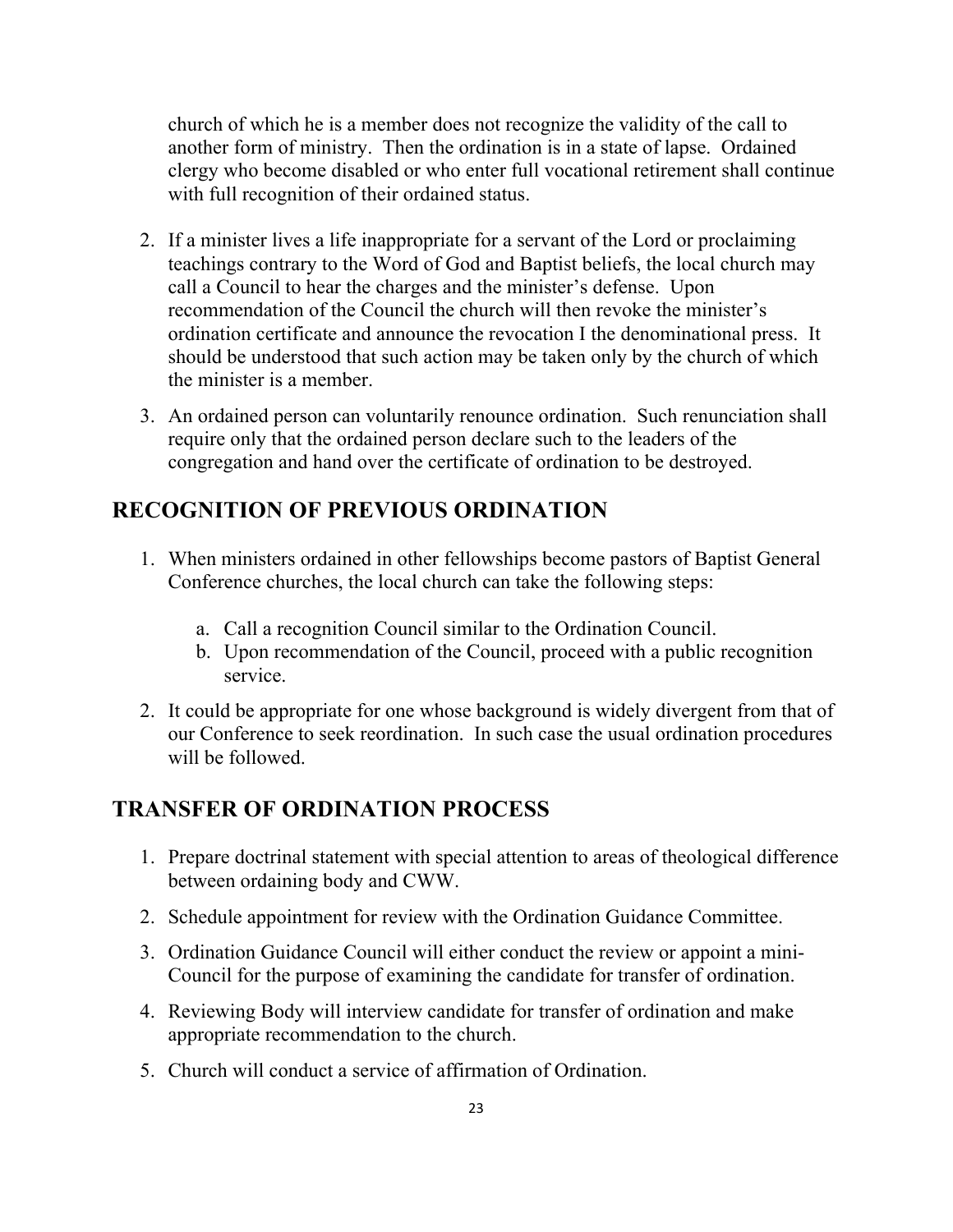# **APPLYING ORDINATION GUIDANCE COMMITTEE STANDARDS**

- 1. The Ordination Guidance Committee continues in a close relationship with seminarians at Bethel, Bethel West and CONVERGE Worldwide students at other seminaries who might profit from this work
- 2. The Ordination Guidance Committee continues to inform pastors of their ongoing work.
- 3. The Ordination Guidance Committee publishes its work broadly and offers it as a help and utility.